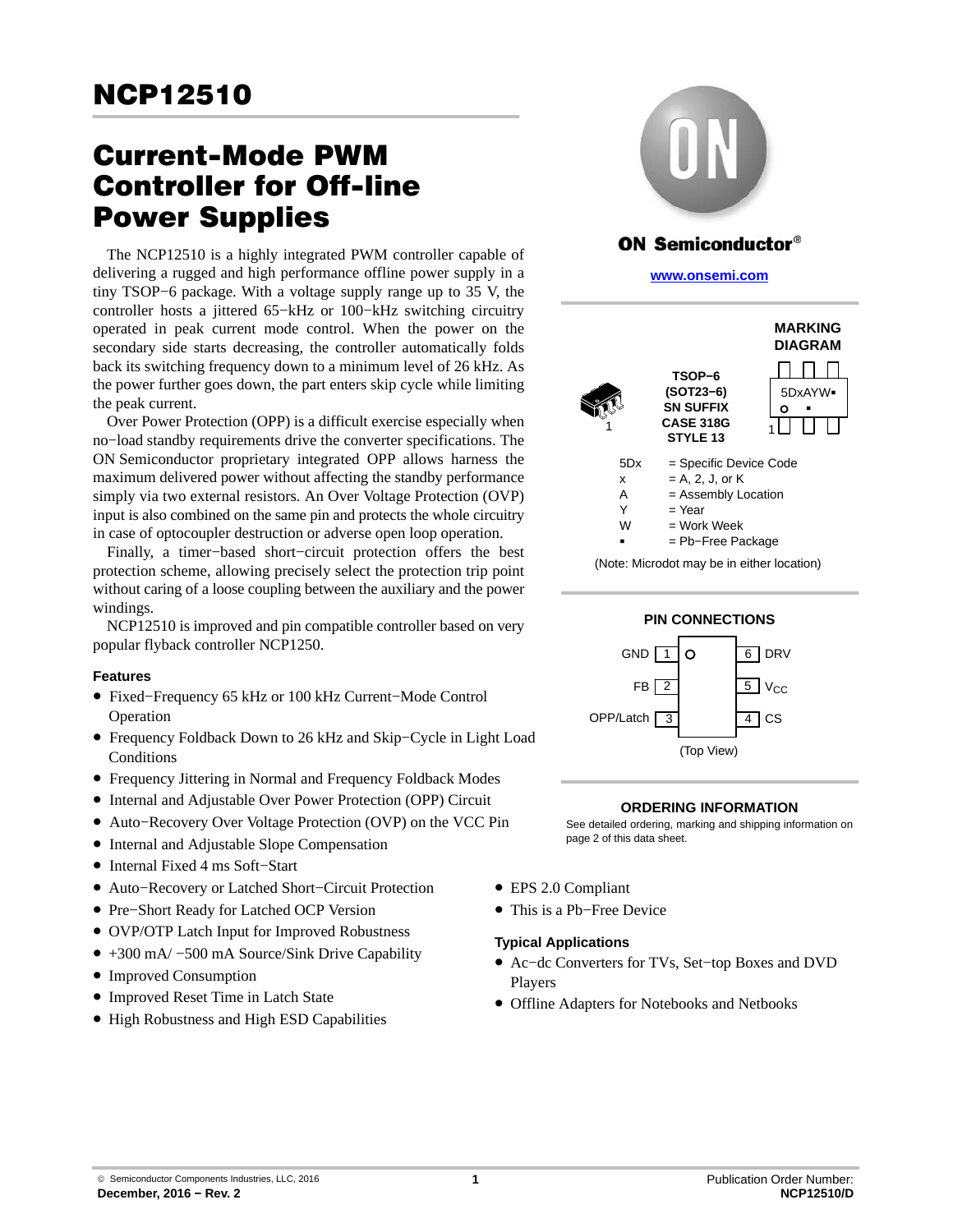<span id="page-1-0"></span>

#### **Table 1. PIN DESCRIPTION**

| Pin No         | <b>Pin Name</b> | <b>Function</b>                                          | <b>Pin Description</b>                                                                                                                                                                                    |  |  |
|----------------|-----------------|----------------------------------------------------------|-----------------------------------------------------------------------------------------------------------------------------------------------------------------------------------------------------------|--|--|
|                | <b>GND</b>      |                                                          | The controller ground.                                                                                                                                                                                    |  |  |
| 2              | <b>FB</b>       | Feedback pin                                             | Hooking an optocoupler collector to this pin will allow regulation.                                                                                                                                       |  |  |
| 3              | OPP/Latch       | Adjust the Over Power<br>Protection Latches off the part | A resistive divider from the auxiliary winding to this pin sets the OPP<br>compensation level during the on-time. When the voltage exceeds a certain<br>level at turn off, the part is fully latched off. |  |  |
| 4              | СS              | Current sense + slope<br>compensation                    | This pin monitors the primary peak current but also offers a means to<br>introduce slope compensation.                                                                                                    |  |  |
| $\overline{5}$ | $V_{\rm CC}$    | Supplies the controller -<br>protects the IC             | This pin is connected to an external auxiliary voltage. When the $V_{CC}$ exceeds a<br>certain level, the part enters an auto-recovery hiccup.                                                            |  |  |
| 6              | <b>DRV</b>      | Driver output                                            | The driver output to an external MOSFET gate.                                                                                                                                                             |  |  |

#### **Table 2. DEVICE OPTIONS AND ORDERING INFORMATION**

| <b>Controller</b> (Note 1) | Package<br><b>Marking</b> | <b>OCP Protection</b> | <b>OVP/OTP</b><br><b>Protection</b> | Switching<br>Frequency | Package   | Shipping <sup>†</sup> |
|----------------------------|---------------------------|-----------------------|-------------------------------------|------------------------|-----------|-----------------------|
| NCP12510ASN65T1G           | 5DA                       | Latched               | Latched                             | 65 kHz                 |           |                       |
| NCP12510BSN65T1G           | 5D <sub>2</sub>           | Auto-recovery         | Latched                             | 65 kHz                 | TSOP-6    | 3000/                 |
| NCP12510ASN100T1G          | 5DJ                       | Latched               | Latched                             | 100 kHz                | (Pb-Free) | Tape & Reel           |
| NCP12510BSN100T1G          | 5DK                       | Auto-recovery         | Latched                             | 100 kHz                |           |                       |

†For information on tape and reel specifications, including part orientation and tape sizes, please refer to our Tape and Reel Packaging Specifications Brochure, BRD8011/D.

1. Other options available upon customer request.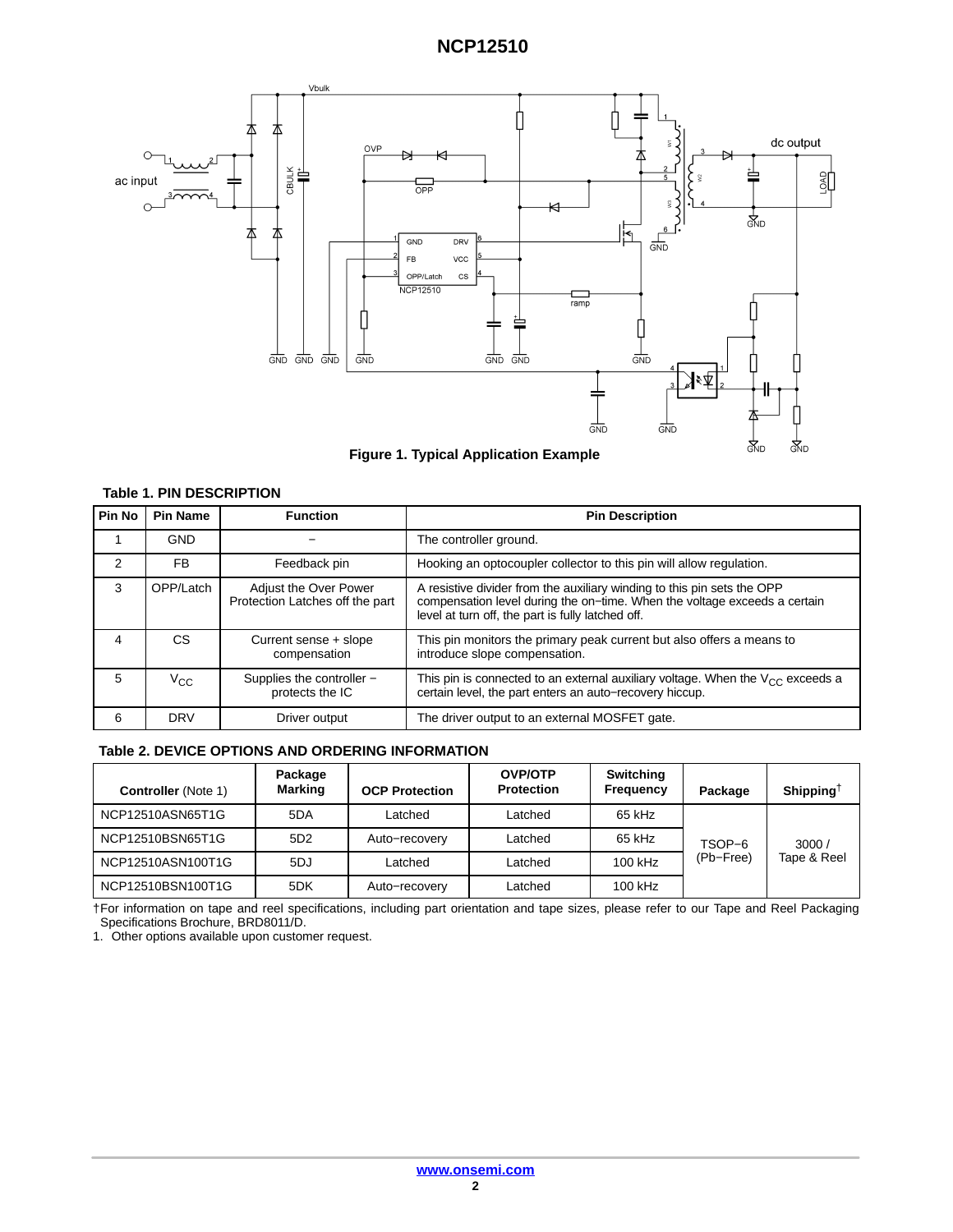

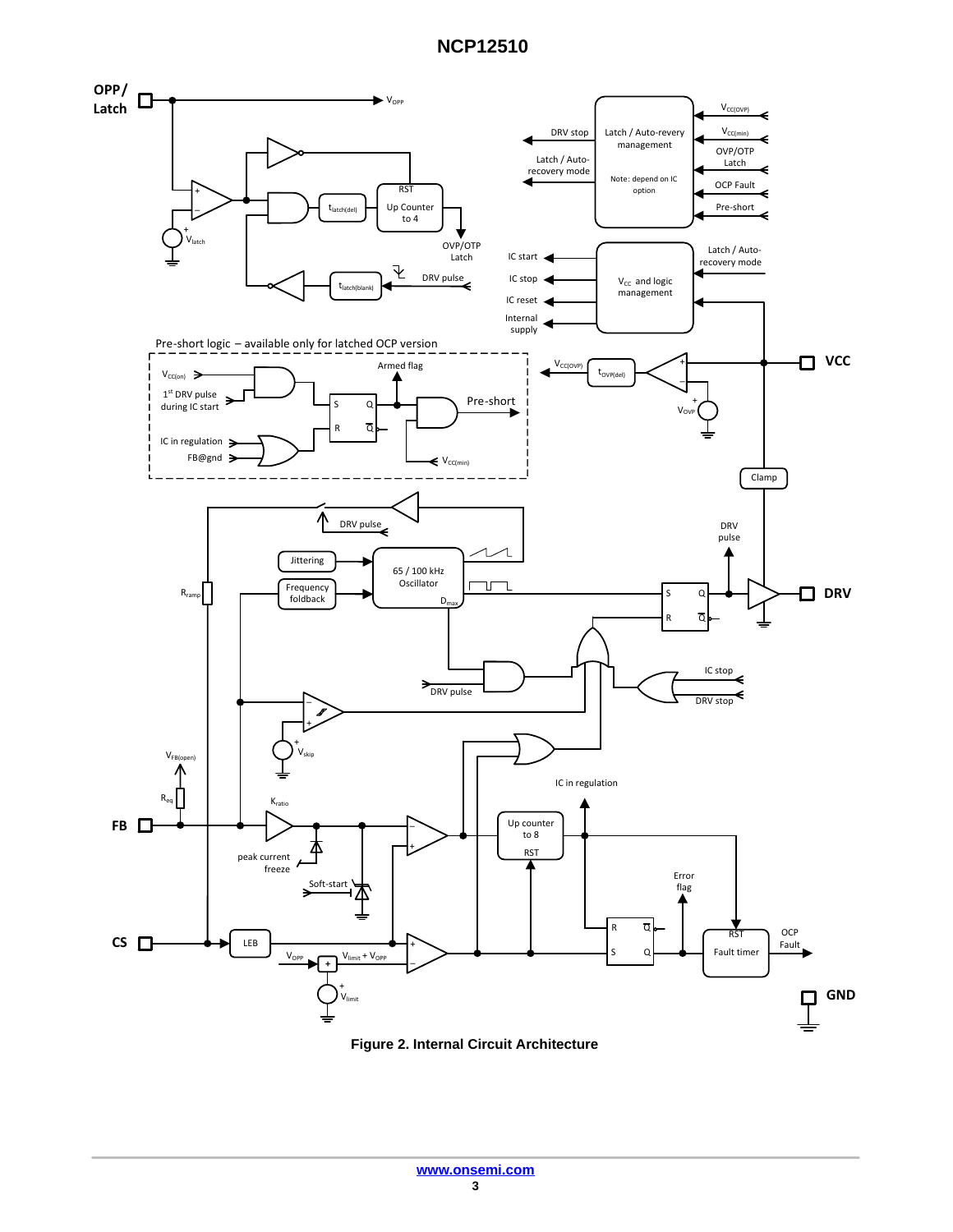| Symbol                                               | Rating                                                                  | Value                        | Unit          |
|------------------------------------------------------|-------------------------------------------------------------------------|------------------------------|---------------|
| $V_{\rm CC}$                                         | Power Supply voltage, VCC pin, continuous voltage                       | $-0.3$ to 35                 | V             |
| $V_{DRV(tran)}$                                      | Maximum DRV pin voltage when DRV in H state, transient voltage (Note 1) | $-0.3$ to $V_{\rm CC}$ + 0.3 | v             |
| V <sub>CS</sub> , V <sub>FB</sub> , V <sub>OPP</sub> | Maximum voltage on low power pins CS, FB and OPP (Note 2)               | $-0.3$ to 5.5                | V             |
| $V_{\rm OPP (tran)}$                                 | Maximum negative transient voltage on OPP pin (Note 2)                  | $-1$                         | V             |
| Isource, max                                         | Maximum sourced current, pulsed width < 800 ns                          | 0.6                          | A             |
| $I_{\text{sink,max}}$                                | Maximum sinked current, pulse width < 800 ns                            | 1.0                          | A             |
| $I_{OPP}$                                            | Maximum injected negative current into the OPP pin (pin 3)              | $-2$                         | mA            |
| $R_{\theta J-A}$                                     | Thermal Resistance Junction-to-Air                                      | 360                          | $\degree$ C/W |
| $T_{J,max}$                                          | <b>Maximum Junction Temperature</b>                                     | 150                          | $^{\circ}$ C  |
|                                                      | Storage Temperature Range                                               | $-60$ to $+150$              | $^{\circ}$ C  |
| <b>HBM</b>                                           | Human Body Model ESD Capability per JEDEC JESD22-A114F (All pins)       | 4                            | kV            |
| <b>CDM</b>                                           | Charged-Device Model ESD Capability per JEDEC JESD22-C101E              | 750                          | V             |

#### **Table 3. MAXIMUM RATINGS TABLE**

Stresses exceeding those listed in the Maximum Ratings table may damage the device. If any of these limits are exceeded, device functionality should not be assumed, damage may occur and reliability may be affected.

1. The transient voltage is a voltage spike injected to DRV pin being in high state. Maximum transient duration is 100 ns.

2. See the Figure 3 for detailed specification of transient voltage.

3. This device contains latch−up protection and exceeds 100 mA per JEDEC Standard JESD78.



**Figure 3. Negative Pulse for OPP Pin during On−time and Positive Pulse for All Low Power Pins**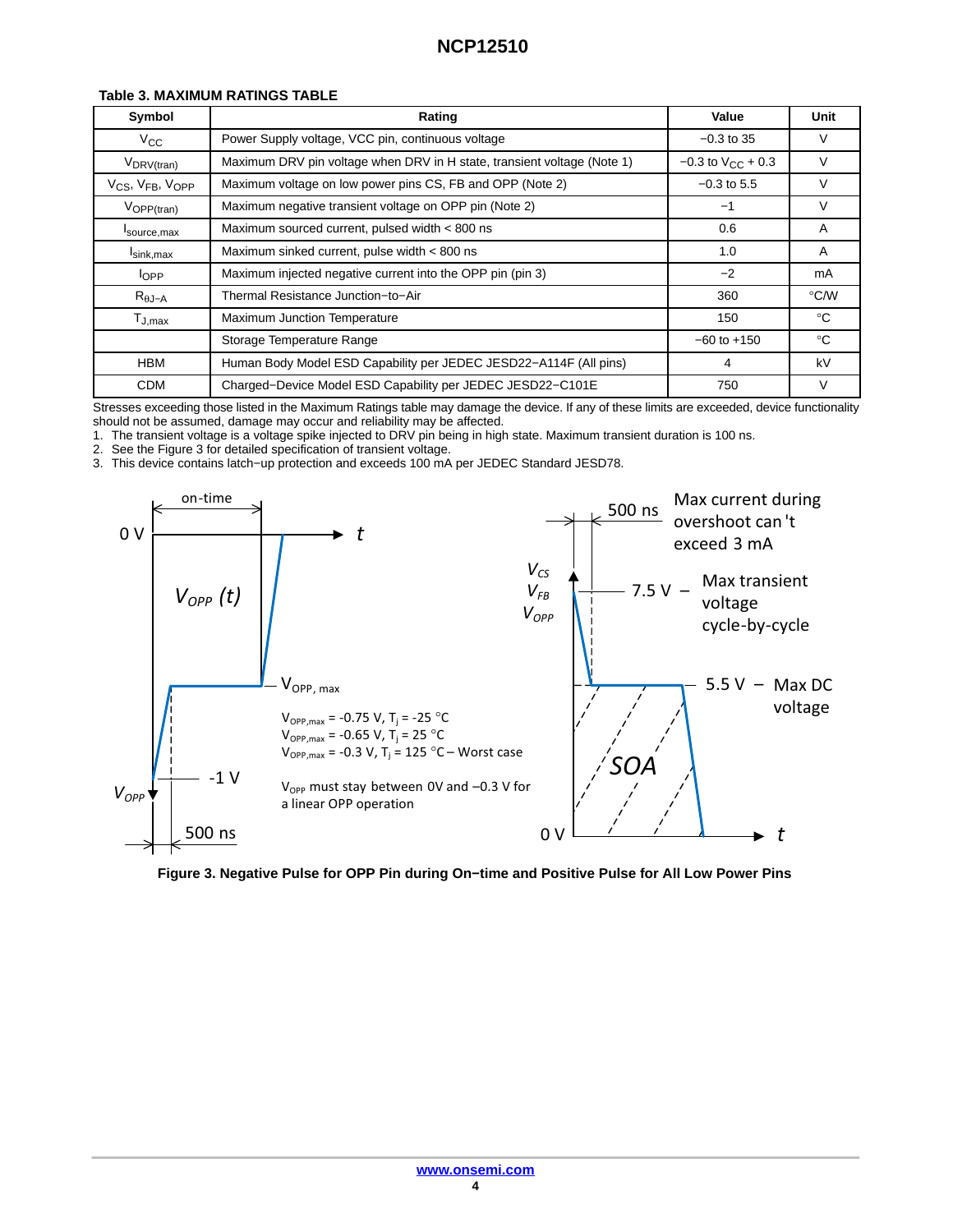### <span id="page-4-0"></span>**Table 4. ELECTRICAL CHARACTERISTICS**

(For typical values T<sub>J</sub> = 25°C, for min/max values T<sub>J</sub> = -40°C to +125°C, V<sub>CC</sub> = 12 V unless otherwise noted)

| Symbol                       | Rating                                                                                                                                                                  | Pin               | Min                      | Typ                      | Max                      | Unit   |
|------------------------------|-------------------------------------------------------------------------------------------------------------------------------------------------------------------------|-------------------|--------------------------|--------------------------|--------------------------|--------|
| <b>SUPPLY SECTION</b>        |                                                                                                                                                                         |                   |                          |                          |                          |        |
| $V_{CC(on)}$                 | $V_{CC}$ increasing level at which driving pulses are authorized                                                                                                        | 5                 | 16                       | 18                       | 20                       | V      |
| $V_{CC(min)}$                | V <sub>CC</sub> decreasing level at which driving pulses are stopped                                                                                                    |                   | 8.3                      | 8.9                      | 9.5                      | $\vee$ |
| $V_{CC(hyst)}$               | Hysteresis $V_{CC(on)} - V_{CC(min)}$                                                                                                                                   |                   | 7.7                      |                          |                          | V      |
| $V_{CC(reset)}$              | Latched state reset voltage                                                                                                                                             | 5                 |                          | 8.6                      | $\overline{\phantom{0}}$ | V      |
| $V_{CC(reset_{-}}$<br>hyst)  | Defined hysteresis between minimum and reset voltage V <sub>CC(min)</sub> -<br>$V_{CC(reset)}$                                                                          | 5                 | 0.15                     | 0.30                     | 0.45                     | $\vee$ |
| V <sub>CC</sub> (latch_hyst) | Defined hysteresis for hiccupping between two voltage levels in latch mode                                                                                              | 5                 | $\overline{\phantom{0}}$ | 0.55                     | $\overline{a}$           | V      |
| $I_{\rm CC1}$                | Start-up current ( $V_{CC(on)}$ - 100 mV)                                                                                                                               | 5                 | $\overline{\phantom{0}}$ | 6                        | 10                       | μA     |
| $I_{CC2}$                    | Internal IC consumption with $V_{FB} = 3.2$ V, $f_{SW} = 65$ kHz and $C_L = 0$ nF<br>Internal IC consumption with $V_{FB} = 3.2$ V, $f_{SW} = 100$ kHz and $C_L = 0$ nF | 5                 | $\overline{\phantom{0}}$ | 1.0<br>1.1               | 1.4<br>1.5               | mA     |
| $I_{CC3}$                    | Internal IC consumption with $V_{FB} = 3.2$ V, $f_{SW} = 65$ kHz and $C_L = 1$ nF<br>Internal IC consumption with $V_{FB} = 3.2$ V, $f_{SW} = 100$ kHz and $C_L = 1$ nF | 5                 | $\overline{\phantom{0}}$ | 1.7<br>2.3               | 2.7<br>3.0               | mA     |
| CC(no-load)                  | Internal consumption in skip mode – non switching, $V_{FB} = 0$ V                                                                                                       | 5                 | $\overline{\phantom{0}}$ | 300                      | $\overline{\phantom{0}}$ | μA     |
| ICC(fault)                   | Internal consumption in fault mode – during going–down $V_{CC}$ cycle,<br>$V_{FR} = 4 V$                                                                                | 5                 | $\qquad \qquad -$        | 370                      | $\overline{\phantom{0}}$ | μA     |
| ICC(standby)                 | Internal IC consumption in skip mode for 65 kHz version ( $V_{CC}$ = 14 V,<br>driving a typical 7-A/600-V MOSFET, includes opto current) - (Note 4)                     | 5                 | $\overline{\phantom{0}}$ | 420                      | $\overline{\phantom{0}}$ | μA     |
| <b>DRIVE OUTPUT</b>          |                                                                                                                                                                         |                   |                          |                          |                          |        |
| $t_{r}$                      | Output voltage rise-time $\circledR$ C <sub>L</sub> = 1 nF, 10-90% of output signal                                                                                     | 6                 | $\overline{\phantom{0}}$ | 40                       | $\overline{a}$           | ns     |
| t <sub>f</sub>               | Output voltage fall–time $\textcircled{2}$ C <sub>L</sub> = 1 nF, 10–90% of output signal                                                                               | 6                 | $\overline{\phantom{0}}$ | 30                       | $\overline{\phantom{0}}$ | ns     |
| $R_{OH}$                     | Source resistance, $V_{CC}$ = 12 V, $I_{DRV}$ = 100 mA                                                                                                                  | 6                 |                          | 28                       | $\overline{\phantom{0}}$ | Ω      |
| $R_{OL}$                     | Sink resistance, $V_{CC}$ = 12 V, $I_{DRV}$ = 100 mA                                                                                                                    | 6                 |                          | 7                        | $\overline{\phantom{0}}$ | Ω      |
| $I_{\text{source}}$          | Peak source current, $V_{GS} = 0 V$                                                                                                                                     | 6                 | $\overline{\phantom{0}}$ | 300                      | $\overline{\phantom{0}}$ | mA     |
| $I_{\text{sink}}$            | Peak sink current, $V_{GS} = 12 V$                                                                                                                                      | 6                 | $\overline{\phantom{0}}$ | 500                      | $\overline{\phantom{0}}$ | mA     |
| V <sub>DRV(low)</sub>        | DRV pin level at $V_{CC} = V_{CC(min)} + 100$ mV with a 33 k $\Omega$ resistor to GND                                                                                   | 6                 | 8                        | $\overline{\phantom{a}}$ | $\overline{\phantom{0}}$ | V      |
| V <sub>DRV(high)</sub>       | DRV pin level at $V_{CC} = V_{OVP} - 100$ mV (DRV unloaded)                                                                                                             | 6                 | 10                       | 12                       | 14                       | $\vee$ |
|                              | <b>CURRENT COMPARATOR</b>                                                                                                                                               |                   |                          |                          |                          |        |
| $V_{limit}$                  | Maximum internal current set point $-T_J = 25^{\circ}C - \text{pin 3 grounded}$<br>Maximum internal current set point $-T_J = -40^{\circ}C$ to 125°C – pin 3 grounded   | 4                 | 0.744<br>0.720           | 0.8<br>0.8               | 0.856<br>0.880           | V      |
| $V_{CS(fold)}$               | Internal voltage setpoint for frequency foldback trip point $-59\%$ of V <sub>limit</sub>                                                                               | 4                 | $\overline{\phantom{0}}$ | 475                      | $\overline{\phantom{0}}$ | mV     |
| $V_{CS(freeze)}$             | Internal peak current setpoint freeze (=31% of Vlimit)                                                                                                                  | 4                 | —                        | 250                      | —                        | mV     |
| <b>t</b> <sub>DEL</sub>      | Propagation delay from CS pin to DRV output                                                                                                                             | 4                 | $\overline{\phantom{0}}$ | 50                       | 80                       | ns     |
| t <sub>LEB</sub>             | Leading Edge Blanking Duration                                                                                                                                          | 4                 | $\qquad \qquad -$        | 300                      |                          | ns     |
| $t_{SS}$                     | Internal soft-start duration activated upon startup or auto-recovery                                                                                                    | 4                 | $\qquad \qquad -$        | 4                        | -                        | ms     |
| lopps                        | Set point decrease for pin 3 grounded                                                                                                                                   | 3                 |                          | 0                        |                          | %      |
| <b>I</b> OPP <sub>0</sub>    | Set point decrease for pin 3 biased to -250 mV                                                                                                                          | 3                 | —                        | 31.3                     |                          | %      |
| <b>l</b> OOP <sub>V</sub>    | Voltage set point for pin 3 biased to $-250$ mV, $T_J = 25^{\circ}C$<br>Voltage set point for pin 3 biased to -250 mV, $T_J = -40^\circ$ to 125°C                       | 3                 | 0.51<br>0.50             | 0.55<br>0.55             | 0.60<br>0.62             | V      |
| <b>INTERNAL OSCILLATOR</b>   |                                                                                                                                                                         |                   |                          |                          |                          |        |
| $f$ OSC(nom)                 | Oscillation frequency (65 kHz version)<br>Oscillation frequency (100 kHz version)                                                                                       | -                 | 61<br>92                 | 65<br>100                | 71<br>108                | kHz    |
| $D_{\text{max}}$             | Maximum duty-ratio                                                                                                                                                      | $\qquad \qquad -$ | 76                       | 80                       | 84                       | %      |
| f <sub>jitter</sub>          | Frequency jittering in percentage of $f_{\rm OSC}$ – jitter is kept even in foldback<br>mode                                                                            | -                 | -                        | ±5                       |                          | $\%$   |

[4](#page-5-0). Application parameter for information only.

[5](#page-5-0). 1–MΩ resistor is connected from pin 4 to the ground for the measurement.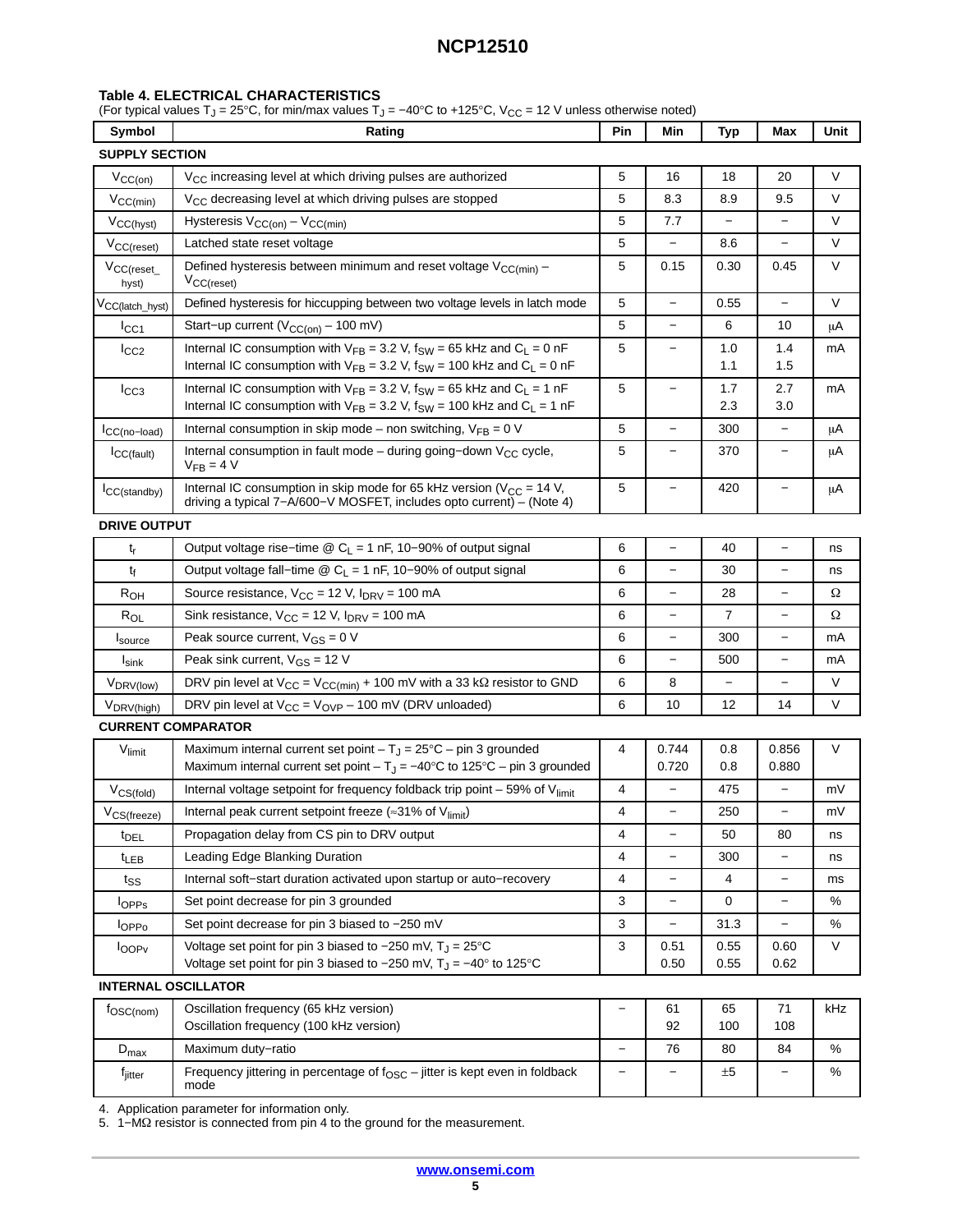#### <span id="page-5-0"></span>**Table [4.](#page-4-0) ELECTRICAL CHARACTERISTICS**

(For typical values T<sub>J</sub> = 25°C, for min/max values T<sub>J</sub> = –40°C to +125°C, V<sub>CC</sub> = 12 V unless otherwise noted)

| Symbol                     | Rating                                                                        | Pin                      | Min                      | Typ            | Max                      | Unit                     |  |  |
|----------------------------|-------------------------------------------------------------------------------|--------------------------|--------------------------|----------------|--------------------------|--------------------------|--|--|
| <b>INTERNAL OSCILLATOR</b> |                                                                               |                          |                          |                |                          |                          |  |  |
| f <sub>swing</sub>         | Swing frequency                                                               |                          |                          | 240            |                          | Hz                       |  |  |
|                            | <b>FEEDBACK SECTION</b>                                                       |                          |                          |                |                          |                          |  |  |
| $R_{eq}$                   | Internal equivalent feedback resistance                                       | $\overline{2}$           | $\overline{\phantom{0}}$ | 29             | $\qquad \qquad -$        | $k\Omega$                |  |  |
| $K_{ratio}$                | FB pin to current set point division ratio                                    | $\overline{a}$           | $\overline{\phantom{0}}$ | $\overline{4}$ | $\equiv$                 | $\overline{\phantom{0}}$ |  |  |
| $V_{FB(freeze)}$           | Feedback voltage below which the peak current is frozen                       | 2                        | $\overline{\phantom{0}}$ | 1.2            | $\qquad \qquad -$        | V                        |  |  |
| $V_{FB(limit)}$            | Feedback voltage corresponding with maximum internal current set point        | 2                        | -                        | 3.2            | $\qquad \qquad -$        | V                        |  |  |
| $V_{FB(open)}$             | Internal pull-up voltage on FB pin                                            | 2                        | -                        | $\overline{4}$ | $\overline{\phantom{0}}$ | V                        |  |  |
|                            | <b>FREQUENCY FOLDBACK</b>                                                     |                          |                          |                |                          |                          |  |  |
| Vfold(start)               | Frequency foldback level on the FB pin $-\approx$ 59% of maximum peak current | $\overline{\phantom{0}}$ | $\overline{\phantom{0}}$ | 1.9            | $\qquad \qquad -$        | $\vee$                   |  |  |
| $f_{trans}$                | Minimum operating frequency                                                   | $\overline{\phantom{0}}$ | 22                       | 26             | 30                       | kHz                      |  |  |
| $V_{fold(end)}$            | End of frequency foldback feedback level, $f_{sw} = f_{trans}$                | $\overline{\phantom{0}}$ | $\overline{\phantom{0}}$ | 1.5            | $\overline{\phantom{0}}$ | V                        |  |  |
| $V_{\text{skip}}$          | Skip-cycle level voltage on the feedback pin                                  | $\overline{\phantom{0}}$ | $\overline{\phantom{0}}$ | 0.8            |                          | $\vee$                   |  |  |
| V <sub>skip(hyst)</sub>    | Hysteresis on the skip comparator                                             | $\overline{\phantom{0}}$ | $\overline{\phantom{0}}$ | 50             | $\qquad \qquad -$        | mV                       |  |  |
|                            | <b>INTERNAL SLOPE COMPENSATION</b>                                            |                          |                          |                |                          |                          |  |  |
| V <sub>ramp</sub>          | Internal ramp level @ 25°C (Note 5)                                           | 4                        | $\overline{\phantom{0}}$ | 2.5            | $\overline{\phantom{0}}$ | $\vee$                   |  |  |
| $R_{ramp}$                 | Internal ramp resistance to CS pin                                            | 4                        | $\overline{\phantom{0}}$ | 20             | $\qquad \qquad -$        | kΩ                       |  |  |
| <b>PROTECTIONS</b>         |                                                                               |                          |                          |                |                          |                          |  |  |
| Vlatch                     | Latching level input on OPP/Latch pin                                         | 3                        | 2.85                     | 3.0            | 3.15                     | V                        |  |  |
| t <sub>latch</sub> (blank) | Blanking time after Drive output turn off                                     | 3                        |                          | 1              |                          | μs                       |  |  |
| t <sub>latch</sub> (count) | Number of clock cycles before latch is confirmed                              | 3                        |                          | $\overline{4}$ | $\overline{\phantom{0}}$ |                          |  |  |
| t <sub>latch</sub> (del)   | OVP/OTP delay time constant before latch is confirmed                         | 3                        | $\overline{\phantom{0}}$ | 600            | $\overline{\phantom{0}}$ | ns                       |  |  |
| Vove                       | Over voltage protection on the VCC pin                                        | 5                        | 24.0                     | 25.5           | 27.0                     | V                        |  |  |
| $t_{OVP(del)}$             | Delay time constant before OVP on VCC is confirmed                            | 5                        | $\overline{\phantom{0}}$ | 20             | $\qquad \qquad -$        | μs                       |  |  |
| t <sub>fault</sub>         | Internal fault timer duration                                                 |                          | 100                      | 115            | 130                      | ms                       |  |  |

4. Application parameter for information only.

5. 1–MΩ resistor is connected from pin 4 to the ground for the measurement.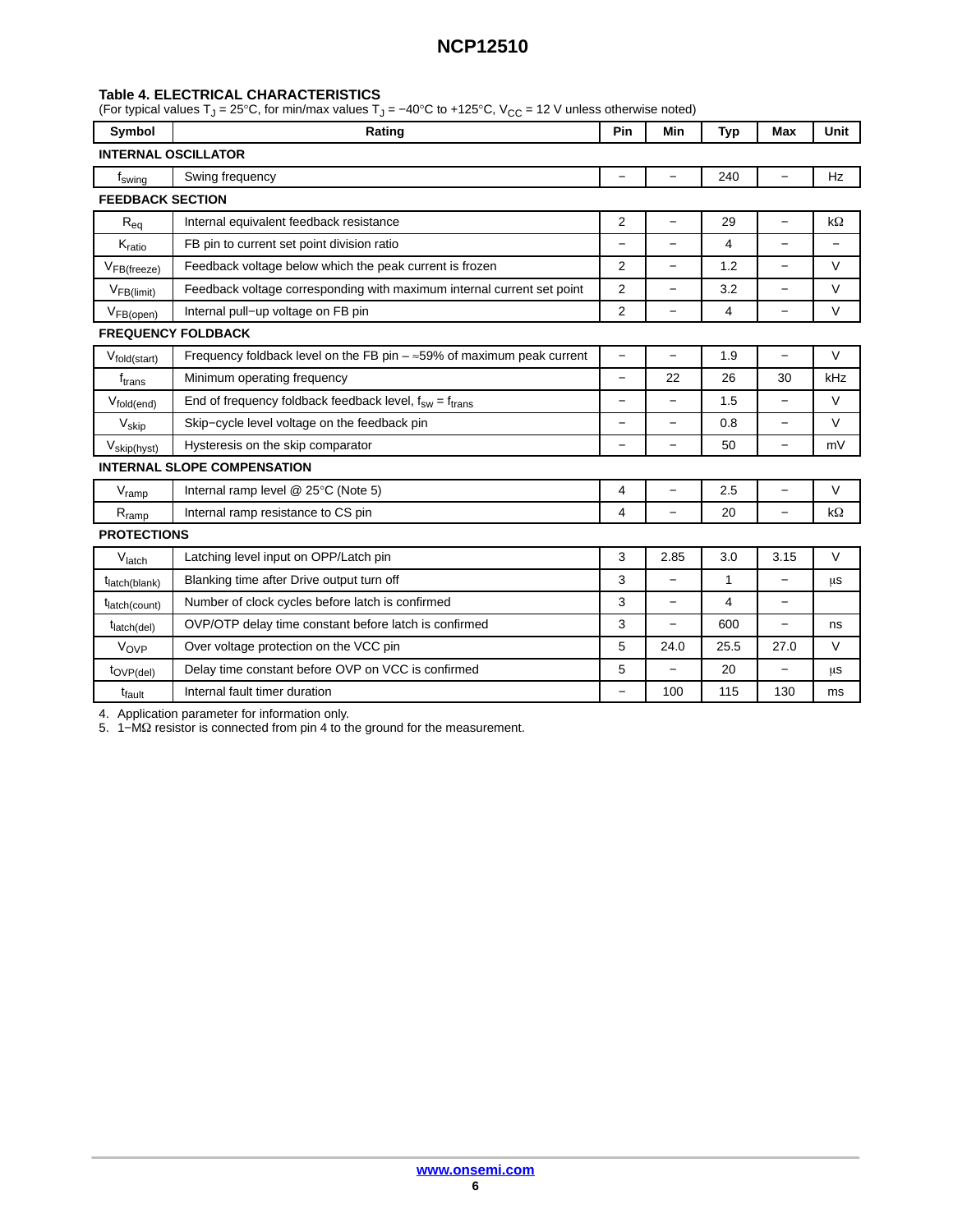

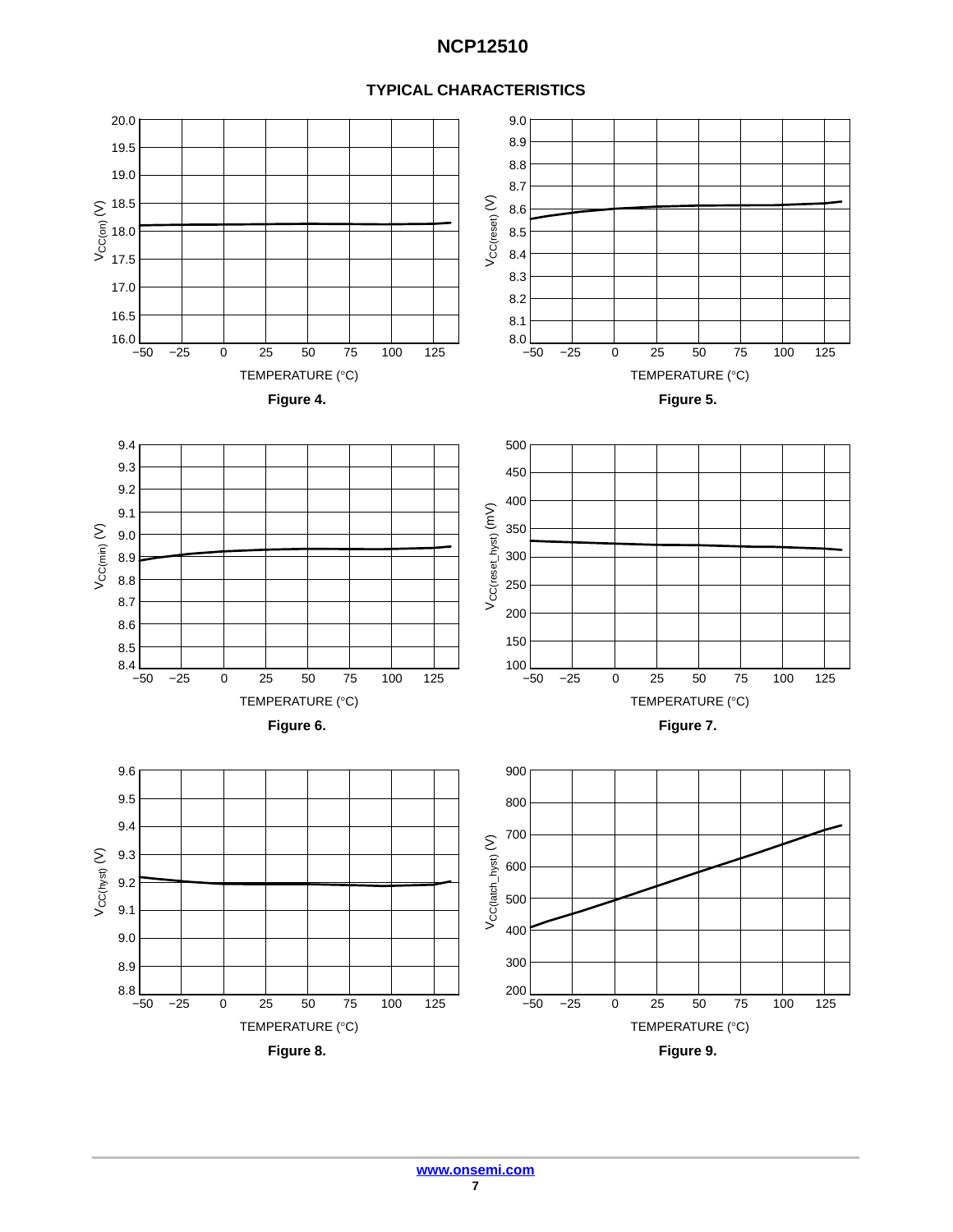

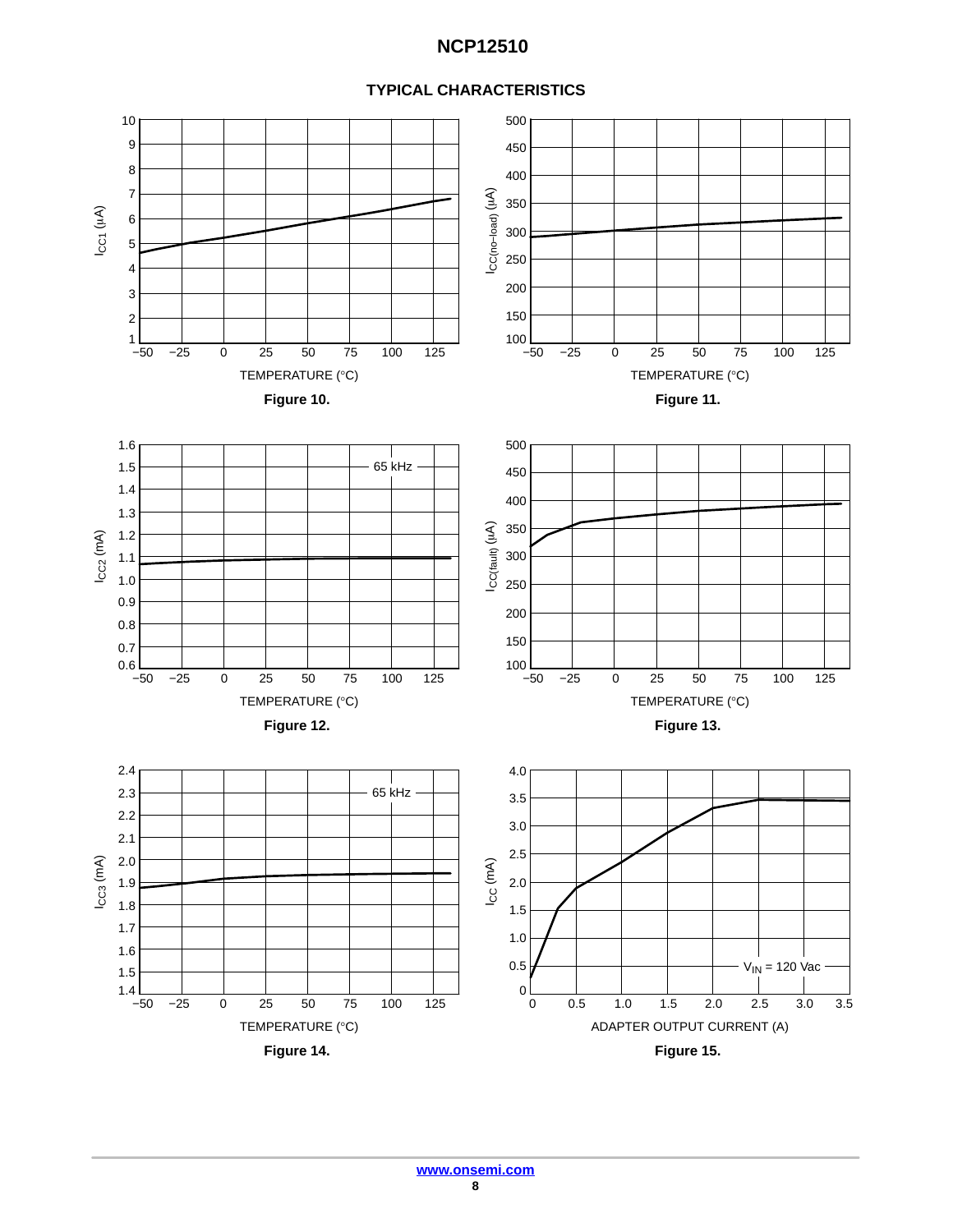### **TYPICAL CHARACTERISTICS**

![](_page_8_Figure_2.jpeg)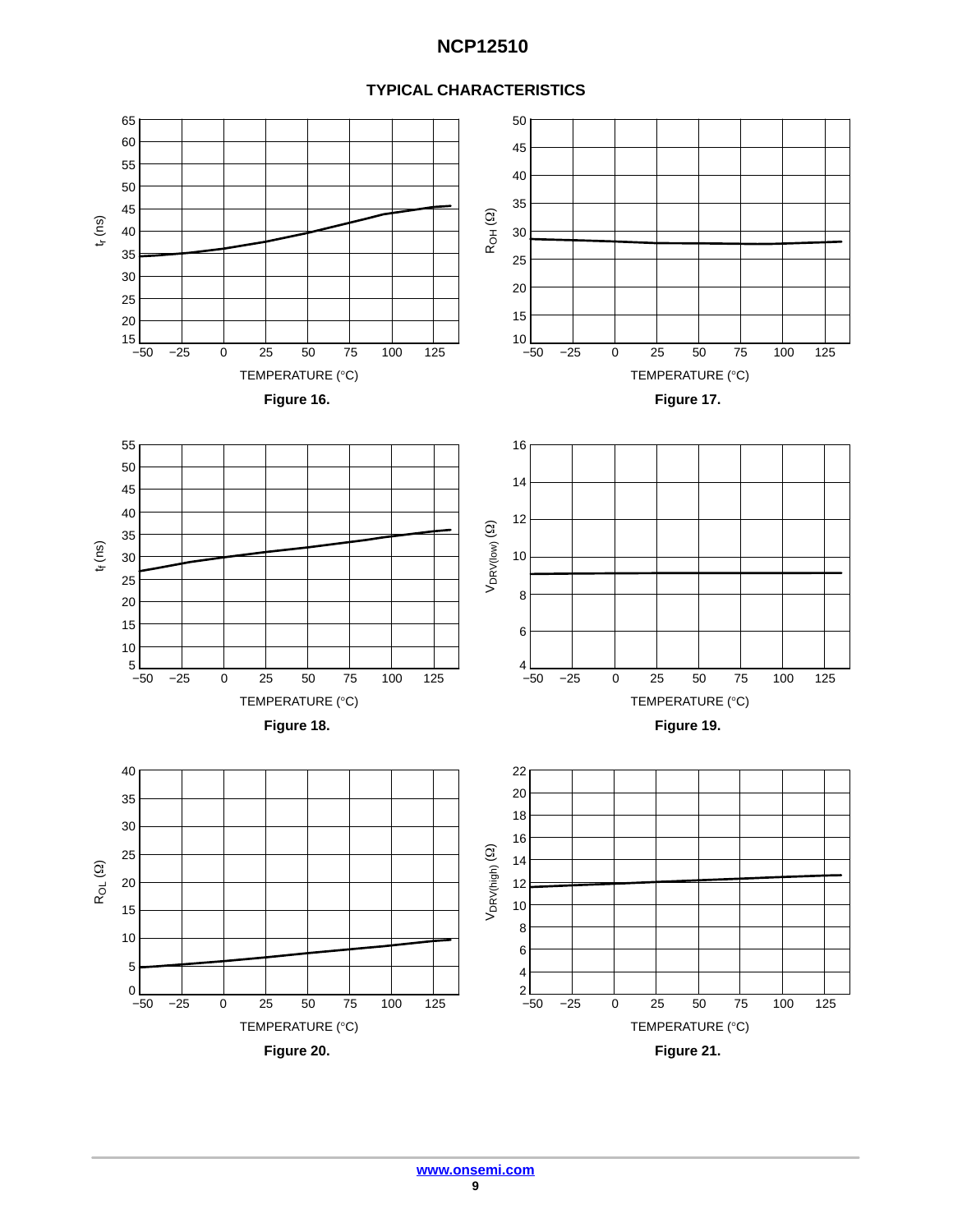![](_page_9_Figure_1.jpeg)

![](_page_9_Figure_2.jpeg)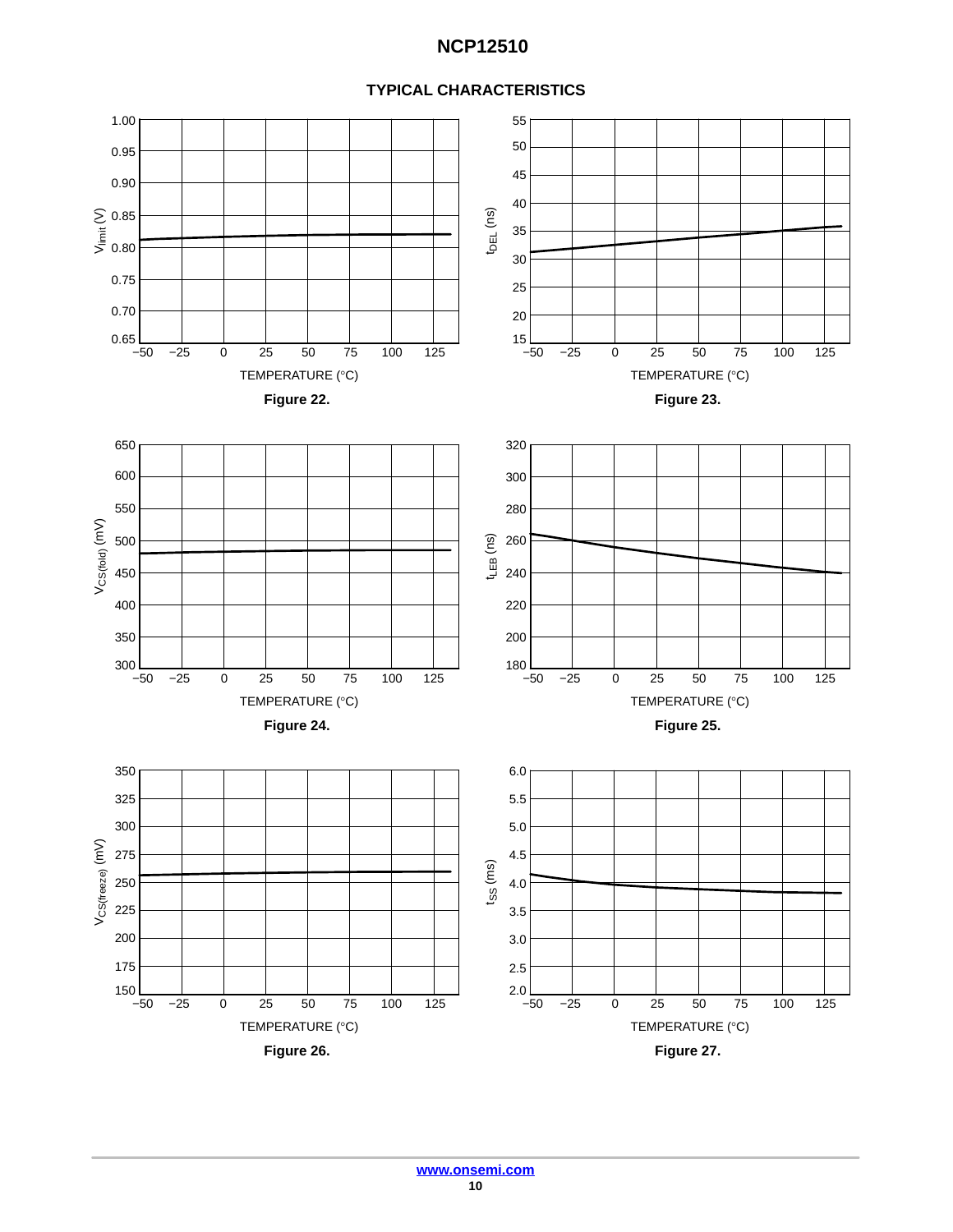![](_page_10_Figure_1.jpeg)

### **TYPICAL CHARACTERISTICS**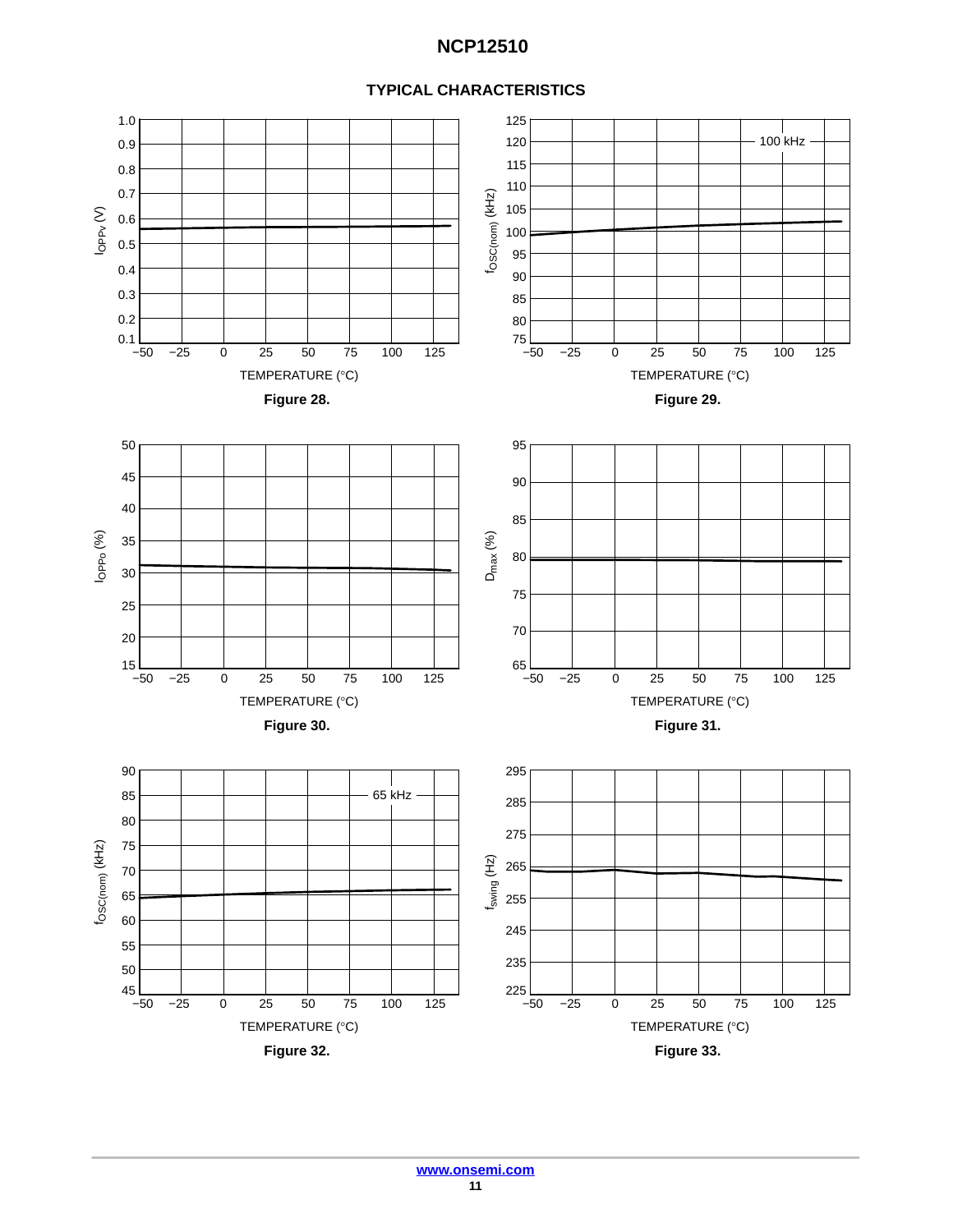#### 45 2.8 2.6 40 2.4 35  $V_{\text{fold}(\text{start})}(V)$ 2.2  $V_{\mathsf{fold}(\mathsf{start})} \left( \mathsf{V} \right)$ ପି Req (k 30 2.0 1.8 25 1.6 20 1.4  $15$   $-50$  $1.2$   $-50$ −50 −25 0 25 50 75 100 125 −50 −25 0 25 50 75 100 125 TEMPERATURE (°C)  $\qquad \qquad$ TEMPERATURE (°C) **Figure 34. Figure 35.**  7.5 2.4 2.2 6.5 2.0 5.5 Vfold(end) (V) 1.8 Kratio (−) 1.6 4.5 1.4 3.5 1.2 2.5 1.0  $1.5$   $-50$  $0.8$   $-50$ −50 −25 0 25 50 75 100 125 −50 −25 0 25 50 75 100 125 TEMPERATURE (°C)  $\blacksquare$  TEMPERATURE (°C) **Figure 36. Figure 37.**  2.0 1.4 1.8 1.2 1.6 1.0 1.4  $V_{\mathsf{FB(freeze)}}$  (V) VFB(freeze) (V) Vskip (V) 1.20.8 1.0 0.8 0.6 0.6 0.4 0.4  $0.2$   $-50$  $0.2$   $-50$ −50 −25 0 25 50 75 100 125 −50 −25 0 25 50 75 100 125 TEMPERATURE (°C)  $\blacksquare$  TEMPERATURE (°C) **Figure 38. Figure 39.**

### **TYPICAL CHARACTERISTICS**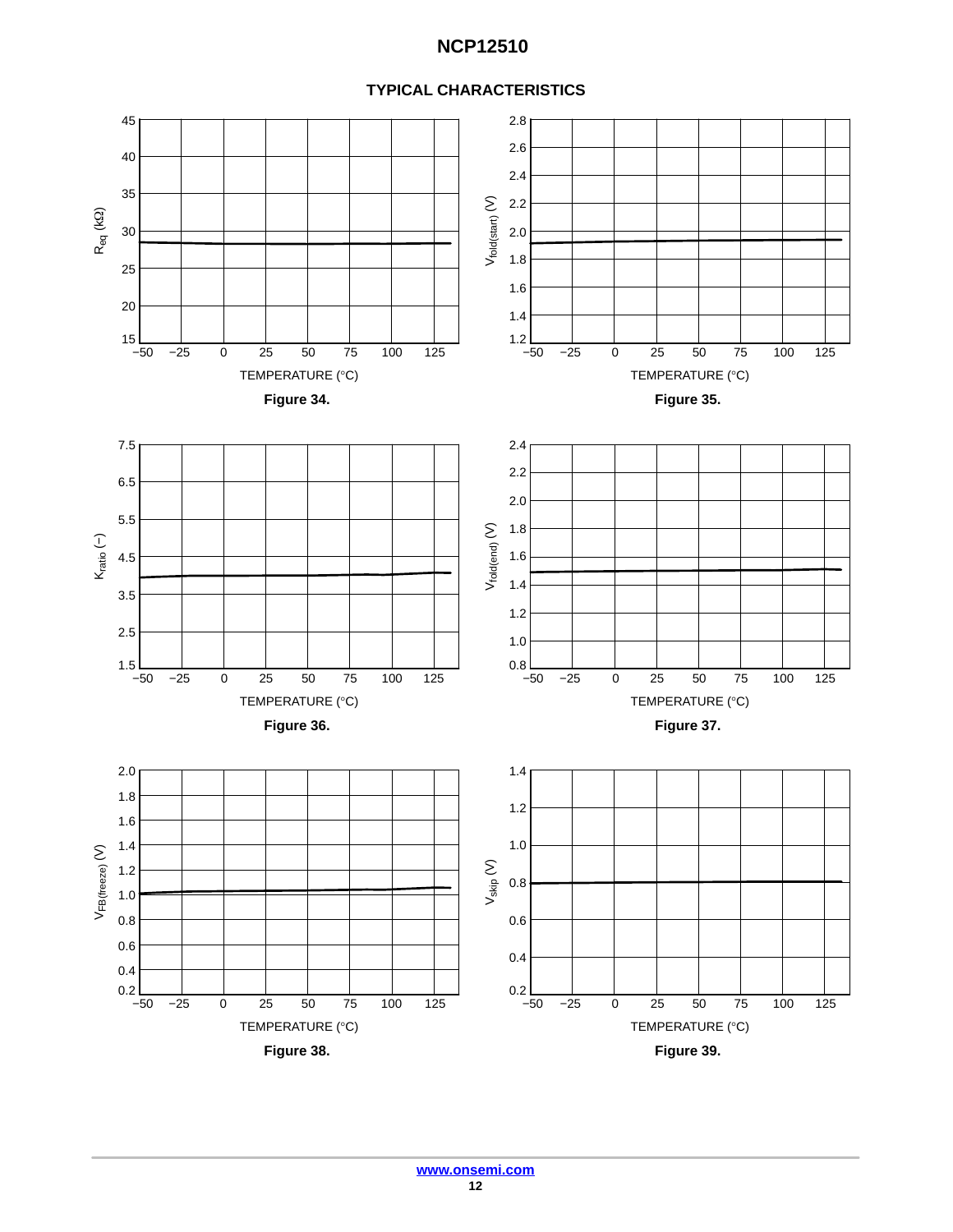![](_page_12_Figure_1.jpeg)

![](_page_12_Figure_2.jpeg)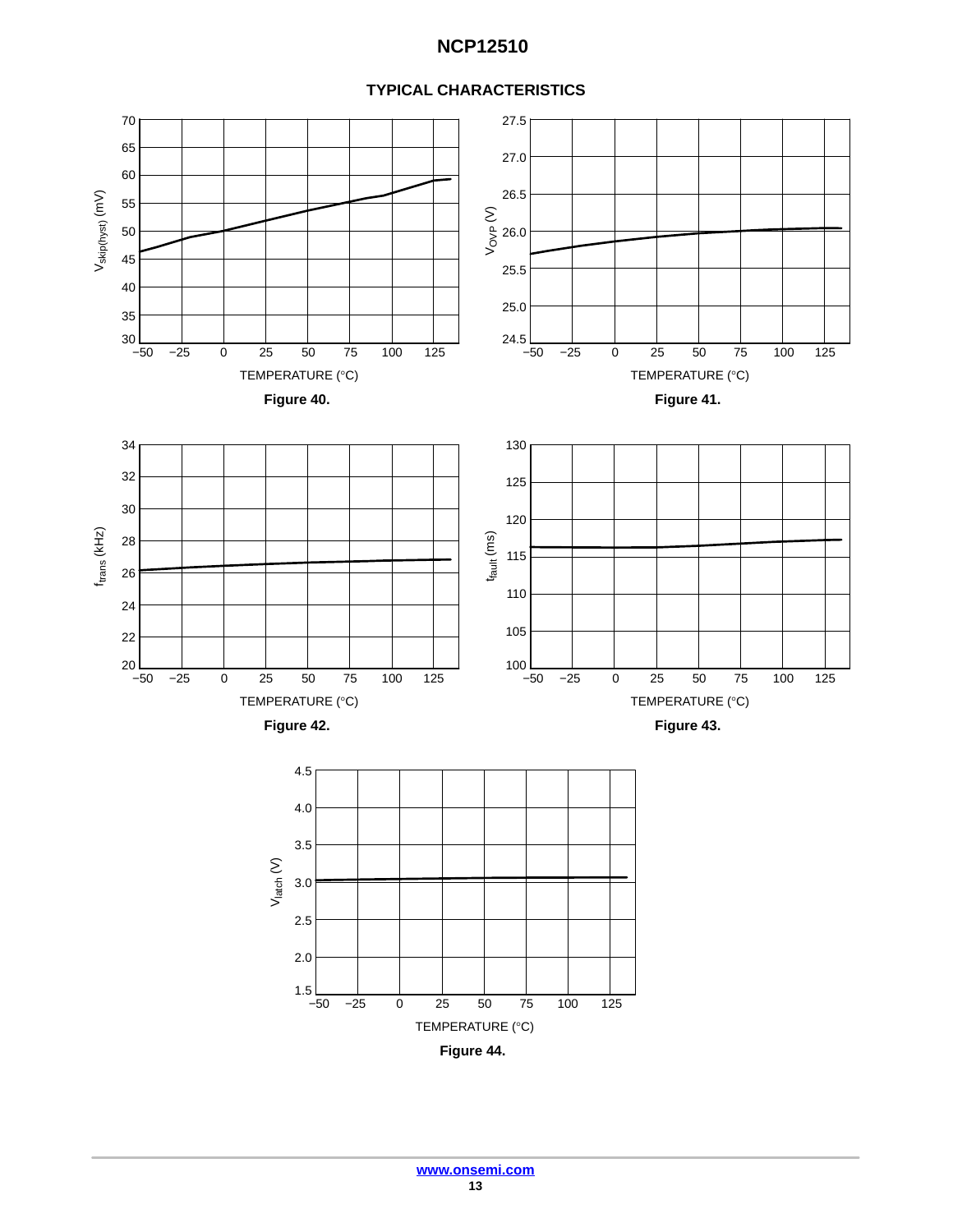### **APPLICATION INFORMATION**

#### **Introduction**

NCP12510 implements a standard current mode architecture where the switch−off event is dictated by the peak current set point. This component represents the ideal candidate where low part−count and cost effectiveness are the key parameters, particularly in low−cost ac−dc adapters, open−frame power supplies etc. Updated controller, the NCP12510 packs all the necessary components normally needed in today modern power supply designs, bringing several enhancements such as a non−dissipative OPP, OVP/OTP implementation, short−circuit protection with pre−short ready for latched version and improved consumption, robustness and ESD capabilities.

- **Current−mode operation with internal slope compensation:** implementing peak current mode control at a 65 or 100 kHz switching frequency, the NCP12510 offers an internal slope compensation signal that can easily by summed up to the sensed current. Sub harmonic oscillations can thus be fought via the inclusion of a simple resistor in series with the current−sense information.
- **Internal OPP:** by routing a portion of the negative voltage present during the on−time on the auxiliary winding to the dedicated OPP pin (pin 3), the user has a simple and non−dissipative means to alter the maximum peak current set point as the bulk voltage increases. If the pin is grounded, no OPP compensation occurs. If the pin receives a negative voltage, then a peak current is reduced down.
- **Low startup and standby current:** reaching a low no−load standby power always represents a difficult exercise when the controller draws a significant amount of current during startup. The NCP12510 brings improved consumption to easing the design of low standby power adapters.
- **EMI jittering:** an internal low−frequency modulation signal varies the pace at which the oscillator frequency is modulated. This helps spreading out energy in conducted noise analysis. To improve the EMI signature at low power levels, the jittering is kept in frequency foldback mode (light load conditions).
- **Frequency foldback capability:** a continuous flow of pulses is not compatible with no−load/light−load standby power requirements. To excel in this domain, the controller observes the feedback pin and when it reaches a level of *Vfold(start)*, it starts reduce switching frequency. When the feedback level reaches *Vfold(end)*, the frequency hits its lower stop at *ftrans*. When the feedback pin goes further down and reaches *VFB(freeze)*, the peak current setpoint is internally frozen. Below this point, if power continues to drop, the controller enters classical skip−cycle mode, as both frequency and peak current are frozen.
- **Internal soft−start:** a soft−start precludes the main power switch from being stressed upon start−up. The soft–start duration is internally fixed for time *t<sub>SS</sub>* and it is activated during new startup sequence or during recovering after auto−recovery double hiccup.
- **Latch input:** the controller includes a latch input (pin 3) that can be used to sense an over voltage or an over temperature event on the adapter. If this pin is brought higher than the internal reference voltage *Vlatch* for four consecutive cycles, then the circuit is latched of  $\bar{r} - V_{CC}$ hiccups from  $V_{CC(min)}$  voltage level with hysteresis  $V_{CC(latch\_hyst)} = 550$  mV typically, until a reset occurs. The latch reset occurs when the user disconnects the adapter from the mains and lets the  $V_{CC}$  falls below the *VCC(reset)* level. For the C version (available upon customer request), despite an OVP/OTP detection, the circuit autorecovers and never latches.
- **Auto−recovery OVP on VCC:** an OVP protects the circuit against  $V_{CC}$  runaways. If the fault is present at least for time *tOVP(del)* then the OVP is validated and the controller enters double hiccup mode. When the *V<sub>CC</sub>* returns to a nominal level, the controller resumes operation.
- **Short−circuit protection:** short−circuit and especially overload protections are difficult to implement when a strong leakage inductance between auxiliary and power windings affects the transformer (the aux winding level does not properly collapse in presence of an output short). In this controller, every time the internal maximum peak current limit *Vlimit* is activated (or less when OPP is used), an error flag is asserted and a time period starts thanks to an internal timer. When the timer has elapsed while a fault is still present, the controller is latched or enters an auto−recovery mode, depending on the selected OCP option.

Please note that with active Pre−short option (could be active only for latched OCP version), the part becomes sensitive to the first UVLO event during the start−up sequence. Any other UVLO events are ignored afterwards – auto−recovery operation. With the first drive pulse is generated armed flag. Armed flag is reset after the first successful start−up sequence (the controller gets into regulation). This is to pass the pre−short test at power up:).

- 1. if the internal armed flag is active and an UVLO event is sensed, the part is immediately latched.
- 2. if an UVLO signal is detected but the armed flag is not asserted, double−hiccup auto−recovery occurs.
- 3. if the controller gets into regulation, the armed flag is reset. Then UVLO event is sensed, the part is in auto−recovery operation.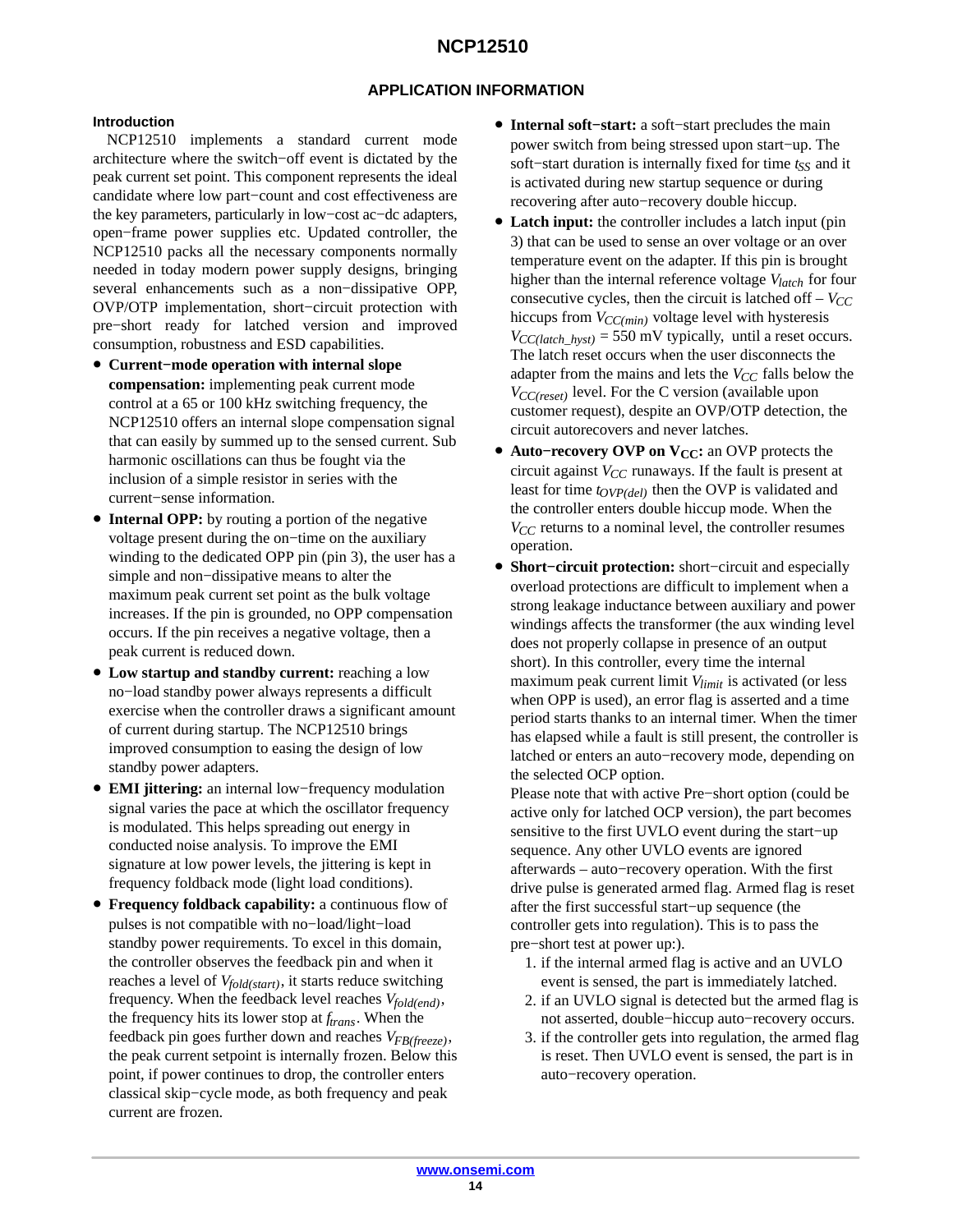#### **Start−up Sequence**

The *NCP12510* start−up voltage is made purposely high to permit large energy storage in a small  $V_{CC}$  capacitor value. This helps operate with a small start−up current which, together with a small  $V_{CC}$  capacitor, will not hamper the start−up time. To further reduce the standby power, the start−up current of the controller is extremely low, below 10 μA. The start–up resistor can therefore be connected to the bulk capacitor or directly to the mains input voltage to further reduce the power dissipation.

![](_page_14_Figure_4.jpeg)

**Figure 45. The startup resistor can be connected to the input mains for further power dissipation reduction.**

The first step starts with the calculation of the needed VCC capacitor which will supply the controller which it operates until the auxiliary winding takes it over. Experience shows that this time  $t_1$  can be between 5 and 20 ms. If we consider we need at least an energy reservoir for a  $t_1$  time of 10 ms, the VCC capacitor must be larger than:

$$
C_{\text{VCC}} \ge \frac{I_{\text{CC}} \cdot t_1}{V_{\text{CC}(on)} - V_{\text{CC}(min)}} \ge \frac{1.7 \text{ m} \cdot 10 \text{ m}}{18 - 8.9} \ge 1.9 \text{ }\mu\text{F}
$$
\n(eq. 1)

Let us select a  $2.2 \mu$ F capacitor at first and experiments in the laboratory will let us know if we were too optimistic for the time  $t_1$ . The VCC capacitor being known, we can now evaluate the charging current we need to bring the  $V_{CC}$ voltage from 0 V to the  $V_{CC(on)}$  of the IC. This current has to be selected to ensure a start−up at the lowest mains (85  $V_{\text{rms}}$ ) to be less than 3 s (2.5 s for design margin):

$$
I_{\text{charge}} \ge \frac{V_{\text{CC(on)}} \cdot C_{\text{VCC}}}{t_{\text{start-up}}} \ge \frac{18 \cdot 2.2 \,\mu}{2.5} \ge 16 \,\mu\text{A} \qquad \text{(eq. 2)}
$$

If we account for the  $10 \mu A$  (maximum) that will flow to the controller, then the total charging current delivered by the start–up resistor must be 26  $\mu$ A. If we connect the start−up network to the mains (half−wave connection then), we know that the average current flowing into this start−up resistor will be the smallest when  $V_{CC}$  reaches the  $V_{CC(on)}$ of the controller:

$$
I_{\text{CVCC,min}} = \frac{\frac{V_{\text{ac,rms}}\sqrt{2}}{\pi} - V_{\text{CC(on)}}}{R_{\text{start-up}}} \tag{eq. 3}
$$

To make sure this current is always greater than  $26 \mu A$ , then, the minimum value for *Rstart−up* can be extracted:

$$
R_{start-up} \le \frac{\frac{V_{ac,rms}\sqrt{2}}{\pi} - V_{CC(on)}}{I_{CVC(min)}} \le \frac{85\sqrt{2}}{\frac{\pi}{26 \mu}} - 18 \le 779 \text{ k}\Omega
$$
 (eq. 4)

This calculation is purely theoretical, considering a constant charging current. In reality, the take over time can be shorter (or longer!) and it can lead to a reduction of the VCC capacitor. Thus, a decrease in charging current and an increase of the start−up resistor can be experimentally tested, for the benefit of standby power. Laboratory experiments on the prototype are thus mandatory to fine tune the converter. If we chose the 750 k $\Omega$  resistor as suggested by Equation 4, the dissipated power at high line amounts to:

$$
P_{R_{start-up,max}} \approx \frac{V_{ac,peak}^2}{4 \cdot R_{start-up}} \approx \frac{\left(230 \cdot \sqrt{2}\right)^2}{4 \cdot 750 \text{ k}} \approx 35 \text{ mW}
$$
\n
$$
\text{(eq. 5)}
$$

Now that the first VCC capacitor has been selected, we must ensure that the self−supply does not disappear when in no−load conditions. In this mode, the skip−cycle can be so deep that refreshing pulses are likely to be widely spaced, inducing a large ripple on the VCC capacitor. If this ripple is too large, chances exist to touch the  $V_{CC(min)}$  and reset the controller into a new start−up sequence. A solution is to grow this capacitor but it will obviously be detrimental to the start−up time. The option offered in Figure 45 elegantly solves this potential issue by adding an extra capacitor on the auxiliary winding. However, this component is separated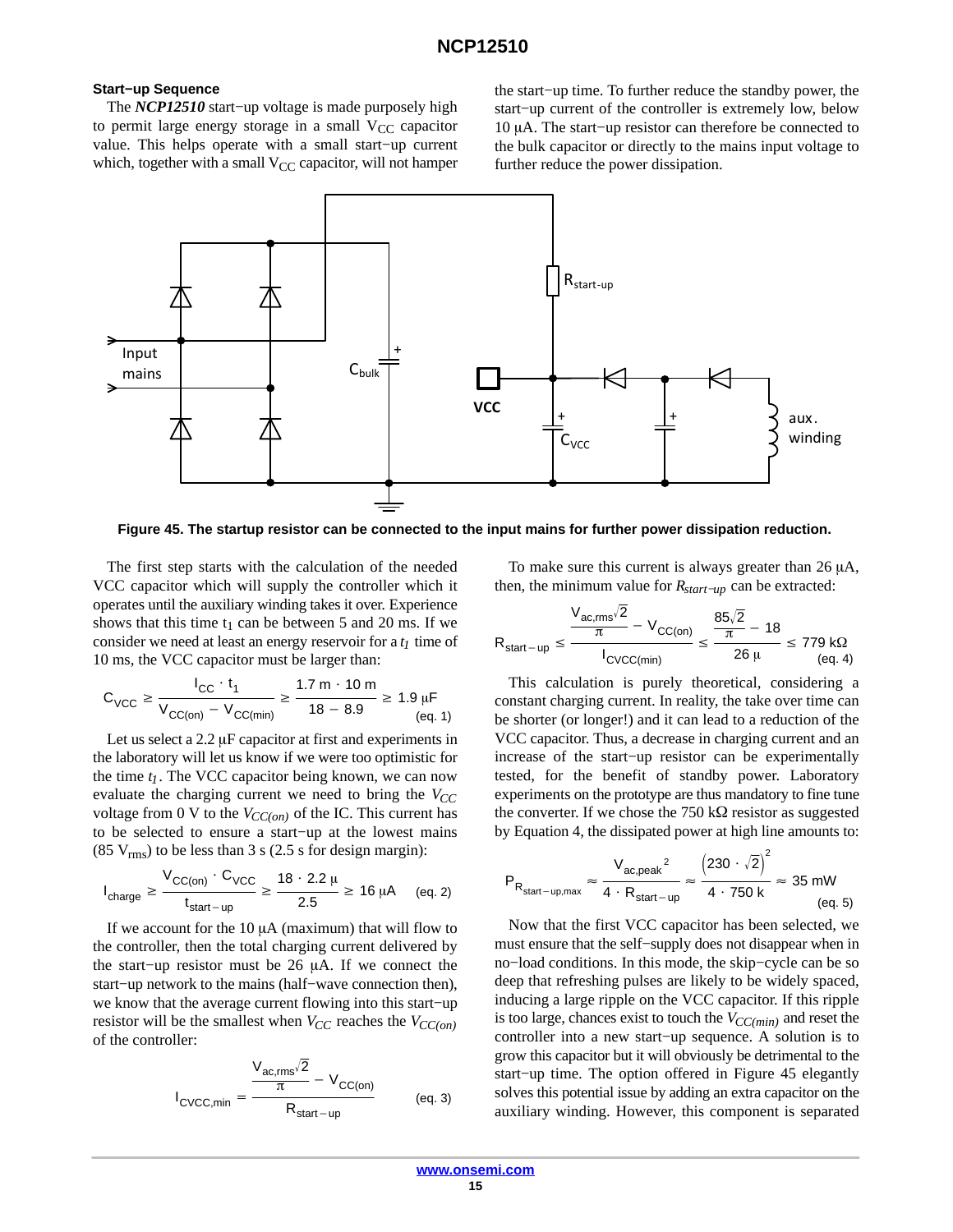from the VCC pin via a simple diode. You therefore have the ability to grow this capacitor as you need to ensure the self−supply of the controller without affecting the start−up time and standby power.

#### **Internal Over Power Protection**

There are several known ways to implement Over Power Protection (OPP), all suffering from particular problems. These problems range from the added consumption burden on the converter or the skip−cycle disturbance brought by the current−sense offset. A way to reduce the power capability at high line is to capitalize on the negative voltage swing present on the auxiliary diode anode. During the turn−on time, this point dips to *–N2Vbulk*, where *N2* being the turns ratio between the primary winding and the auxiliary winding. The negative plateau observed on Figure 46 will have amplitude depending on the input voltage. The idea implemented in this chip is to sum a portion of this negative swing with the internal voltage reference  $V_{limit} = 0.8$  V. For instance, if the voltage swings down to −150 mV during the on−time, then the internal peak current set point will be fixed to the value  $0.8 V - 0.150 V = 650$  mV. The adopted principle appears in Figure 47 and shows how the final peak current set point is constructed.

Let's assume we need to reduce the peak current from 2.5 A at low line, to 2 A at high line. This corresponds to a 20% reduction or a set point voltage of 640 mV. To reach this level, then the negative voltage developed on the OPP pin must reach:

$$
V_{OPP} = 0.8 \cdot V_{limit} - V_{limit} = 0.64 - 0.8 = -160 \text{ mV} \tag{eq. 6}
$$

![](_page_15_Figure_7.jpeg)

**Figure 46. The signal obtained on the auxiliary winding swings negative during the on−time.**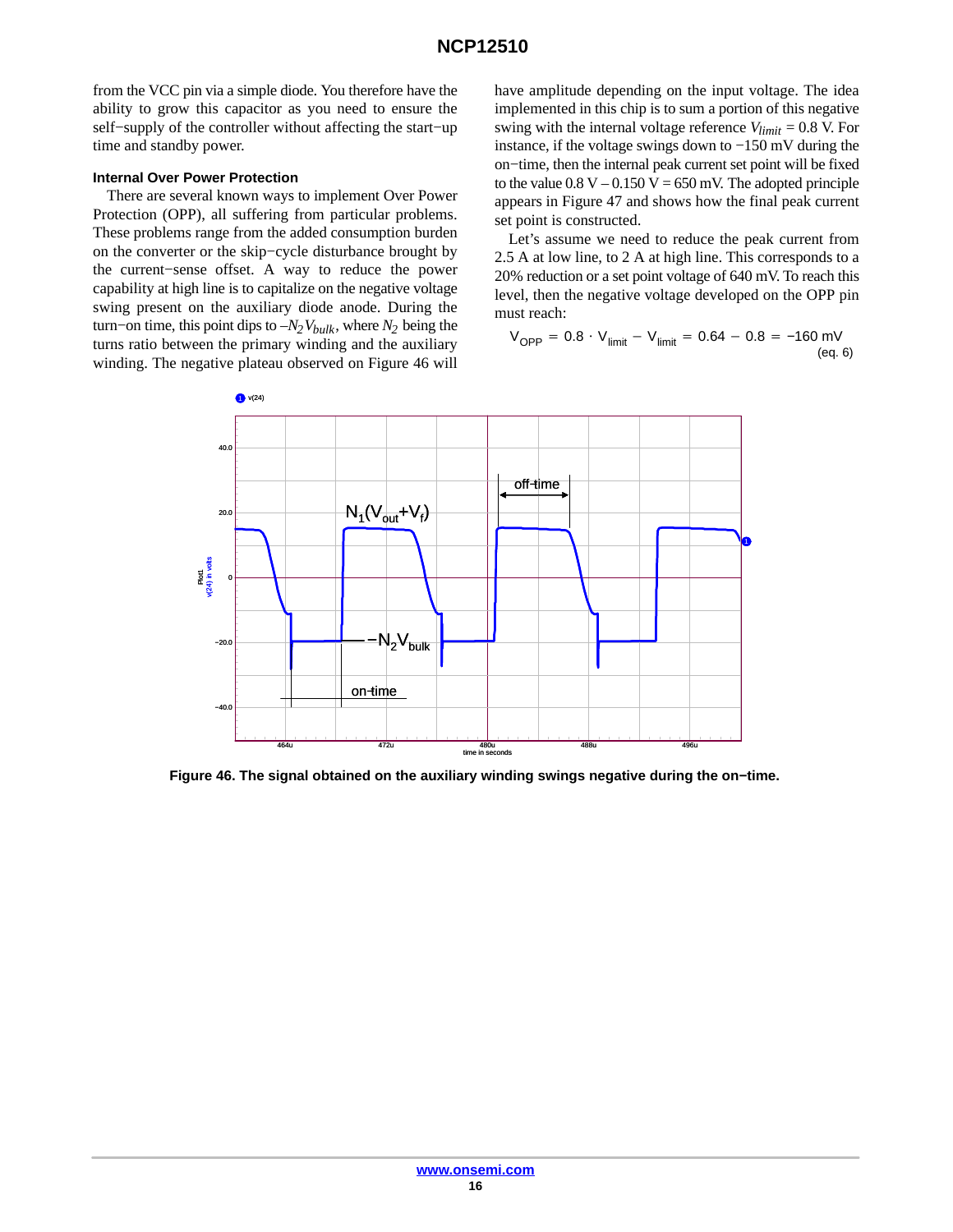![](_page_16_Figure_1.jpeg)

**Figure 47. The OPP circuitry affects the maximum peak current set point by summing a negative voltage to the internal voltage reference.**

Let us assume that we have the following converter characteristics:

 $V_{out} = 19 V$  $V_{in}$  = 85 to 265  $V_{rms}$  $N_1 = N_p:N_s = 1:0.25$  $N_2 = N_p : N_{aux} = 1:0.18$ 

Given the turns ratio between the primary and the auxiliary windings, the on–time voltage at high line (265 V<sub>rms</sub>) on the auxiliary winding swings down to:

$$
V_{\text{aux}} = -N_2 \cdot V_{\text{in,max}} = -0.18 \cdot 375 = -67.5 \text{ V} \quad \text{(eq. 7)}
$$

To obtain a level as imposed by Equation 7, we need to install a divider featuring the following ratio:

Div = 
$$
\frac{V_{OPP}}{V_{aux}} = \frac{-0.16}{-67.5} \approx 2.4 \text{ m}
$$
 (eq. 8)

If we arbitrarily fix the pull–down resistor  $R_{OPPL}$  to 1 k $\Omega$ , then the upper resistor can be obtained by:

$$
R_{OPPU} = \frac{V_{aux} - V_{OPP}}{V_{OPP}} = \frac{-67.5 + 0.16}{\frac{-0.16}{1 k}} \approx 422 k\Omega \text{ (eq. 9)}
$$

If we now plot the peak current set point obtained by implementing the recommended resistor values, we obtain the following curve, as shown in Figure 48.

![](_page_16_Figure_12.jpeg)

**Figure 48. The peak current regularly reduces down to 80% at 375 Vdc.**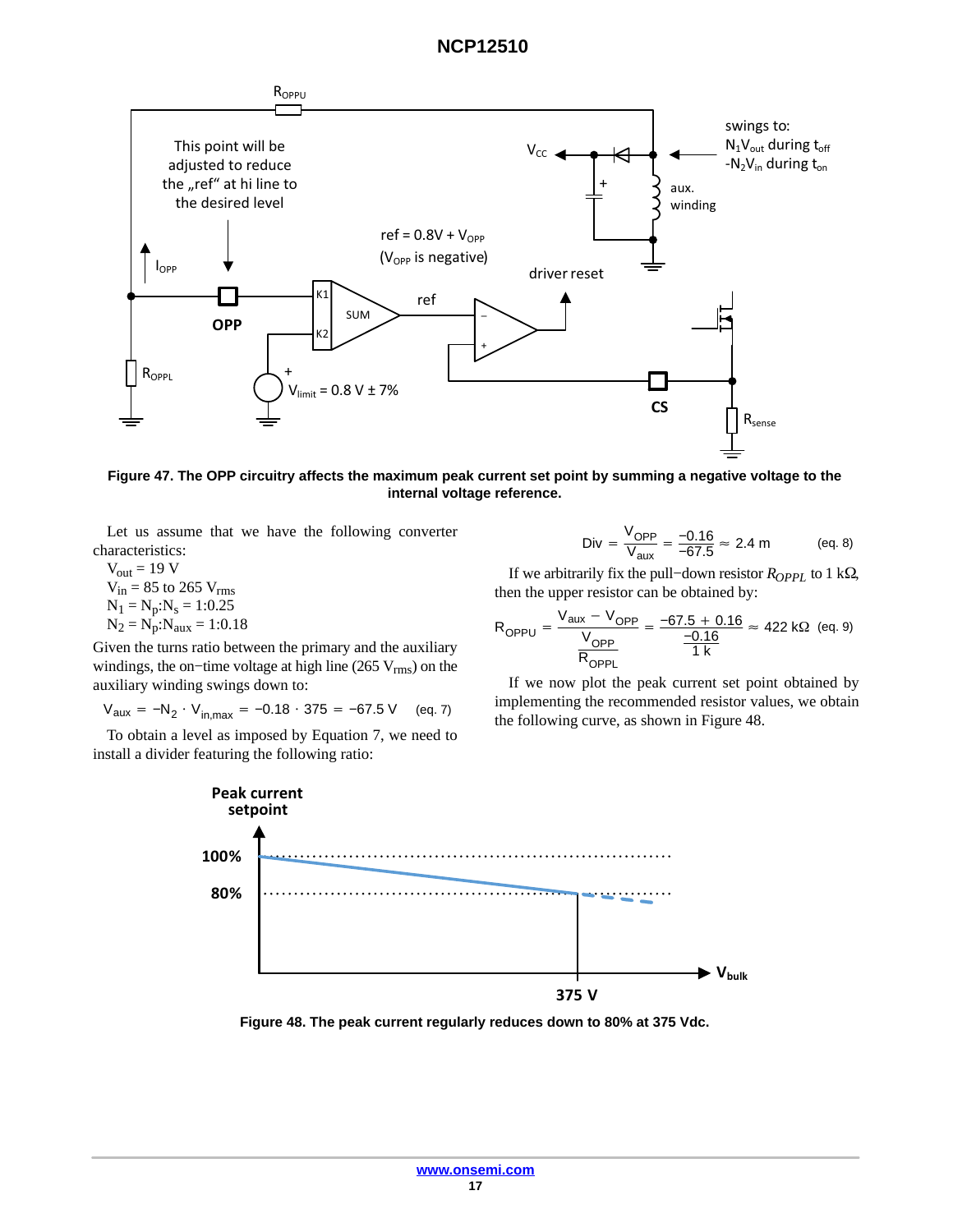The OPP pin is surrounded by Zener diodes stacked to protect the pin against ESD pulses. These diodes accept some peak current in the avalanche mode and are designed to sustain a certain amount of energy. On the other side, negative injection into these diodes (or forward bias) can cause substrate injection which can lead to an erratic circuit behavior. To avoid this problem, the pin is internal clamped slightly below –300 mV which means that if more current is injected before reaching the ESD forward drop, then the maximum peak reduction is kept to 40%. If the voltage finally forward biases the internal zener diode, then care must be taken to avoid injecting a current beyond –2 mA. Given the value of  $R_{OPPU}$ , there is no risk in the present example.

Finally, please note that another comparator internally fixes the maximum peak current set point to value *Vlimit* even if the OPP pin is adversely biased above 0 V.

#### **Frequency Foldback**

The reduction of no−load standby power associated with the need for improving the efficiency, requires a change in the traditional fixed−frequency type of operation. This controller implements a switching frequency foldback when the feedback voltage passes below a certain level, *Vfold(start)*. At this point, the oscillator turns into a Voltage−Controlled Oscillator (VCO) and reduces switching frequency down to *ftrans* value, till to feedback voltage reaches the level *Vfold(end)*. Below this level *Vfold(end)*, the frequency is fixed and cannot go further down. The peak current setpoint is following the feedback pin until its level reaches *VFB(freeze)*. Below this value, the peak current setpoint is frozen to *V<sub>CS(freeze)* value or ≈31% of the maximum *V*<sub>limit</sub> setpoint.</sub> The only way to further reduce the transmitted power is to enter skip cycle, which is set when the feedback voltage reaches the level *Vskip*. Skip cycle offers the best noise−free performance in no−load conditions. Figure 49 and depicts the adopted scheme for the part.

![](_page_17_Figure_5.jpeg)

**Figure 49. By observing the voltage on the feedback pin, the controller reduces its switching frequency for an improved performance at light load.**

![](_page_17_Figure_7.jpeg)

**Figure 50. Another look at the relationship between feedback and current setpoint while in frequency reduction mode.**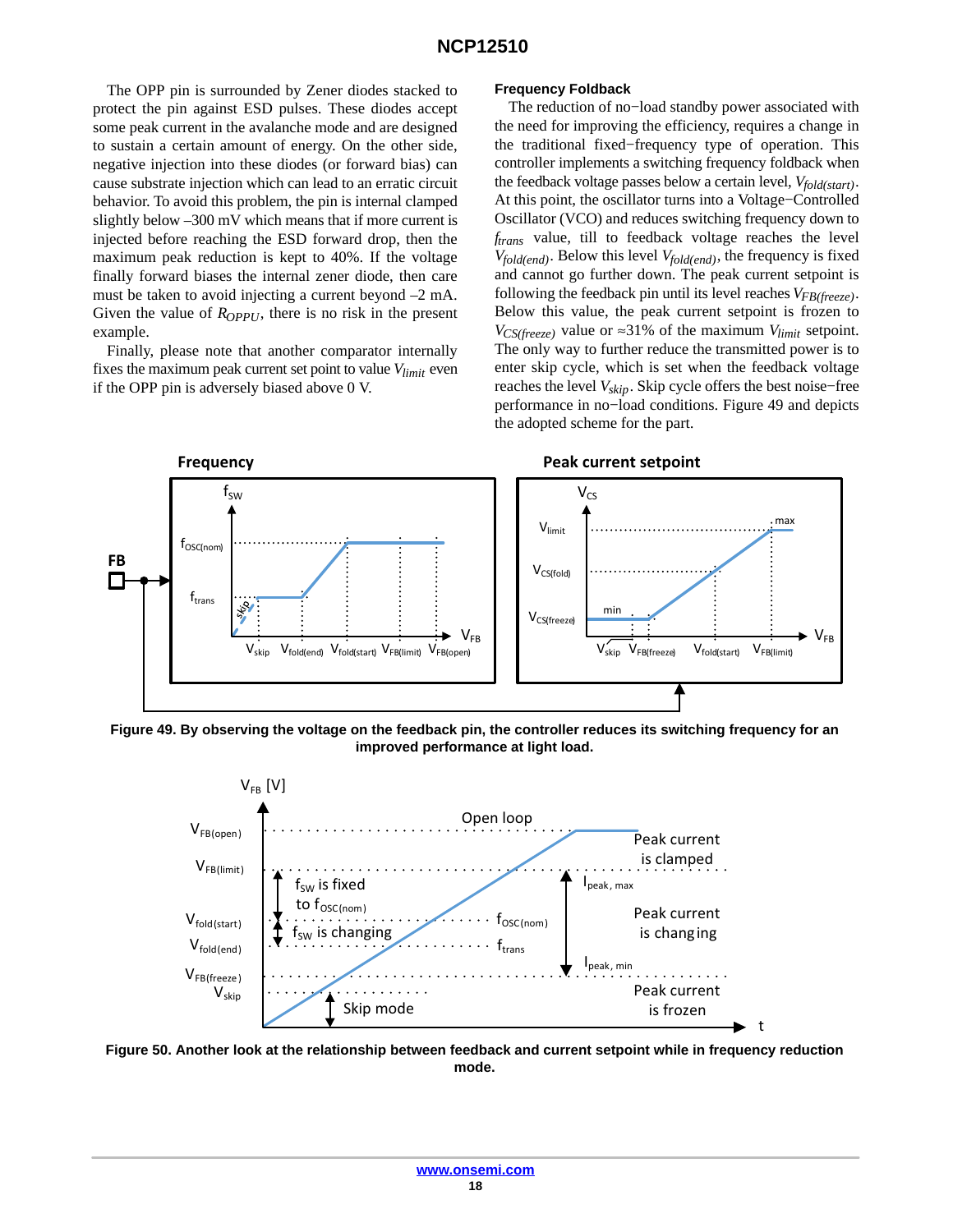#### **Auto−Recovery Short−Circuit Protection**

In case of output short−circuit or if the power supply experiences a severe overloading situation, an internal error flag is raised and the fault timer starts countdown. If the UVLO has come (see Figure 51 – Short−circuit case I.) or the error flag is asserted throughout the *tfault* time (see Figure 51 – Short−circuit case II.) – i.e. the fault timer has elapsed, the driving pulses are stopped and the  $V_{CC}$  falls down as the auxiliary voltage are missing. When the supply voltage  $V_{CC}$  touches the  $V_{CC(min)}$  level, the controller consumption is down to a few  $\mu$ A and the *V<sub>CC</sub>* slowly builds up again thanks to the resistive startup network. When  $V_{CC}$  reaches  $V_{CC(on)}$ , the controller purposely ignores the re−start and waits for another  $V_{CC}$  cycle: this is the so-called double hiccup auto−recovery mode. Illustration of such principle appears in Figure 51. Please note that soft−start is activated upon every re−start attempt.

![](_page_18_Figure_4.jpeg)

**Figure 51. An auto−recovery double hiccup mode is entered in case a faulty event longer than programmable fault timer value is acknowledged by the controller.**

#### **Latched Short−Circuit Protection with Pre−Short**

In some applications, the controller must be fully latched in case of an output short circuit presence. In that case, you would select a controller with an OCP latched option in the Options table. When the error flag is asserted, meaning the controller is asked to deliver its full peak current, the controller latches off after the elapse of fault timer – i.e. the pulses are immediately stopped and  $V_{CC}$  hiccups between two voltage levels, given by a  $V_{CC(min)}$  level and added hysteresis  $V_{CC(latch\_hyst)}$ , until a reset occurs ( $V_{CC}$  falls down below *V<sub>CC(reset)</sub>*). However, in presence of damaged or old VCC capacitor, it can very well be the case where the stored energy does not give enough time to let the timer elapse before  $V_{CC}$  touches the UVLO level. When this happens, the latch is not acknowledged since the timer countdown has been prematurely aborted. To avoid this situation, the NCP12510 is equipped with Pre−short logic for OCP latched option, i.e. the Pre−short cannot be used for auto−recovery OCP option. The Pre−short logic combines the armed flag assertion together with the UVLO event to

confirm a pre−short situation: upon start−up with first drive pulse, the armed flag is raised until regulation is met. If during the time the flag is raised an UVLO event is detected, the part latches off immediately. When IC is latched,  $V_{CC}$ enters hiccup mode. In normal operation, if an UVLO event is detected for any reason, the controller will naturally resume operations. Details of this behavior are given in Figure [52](#page-19-0).

Pre−short logic is active during the start−up sequence, i.e. the first startup of power supply or after recovering from double hiccup mode. The armed flag is asserted with the first drive pulse. If an UVLO event occurs when the armed flag is asserted, the part immediately latches off. If no UVLO occurs, once the output voltage has reached regulation in 8 consecutive cycles, the internal armed flag is reset (pre−short logic is no active anymore until new startup of power supply) and any new UVLO events will auto−recovery. Pre−short logic is available only on customer request. It is not active in standard devices.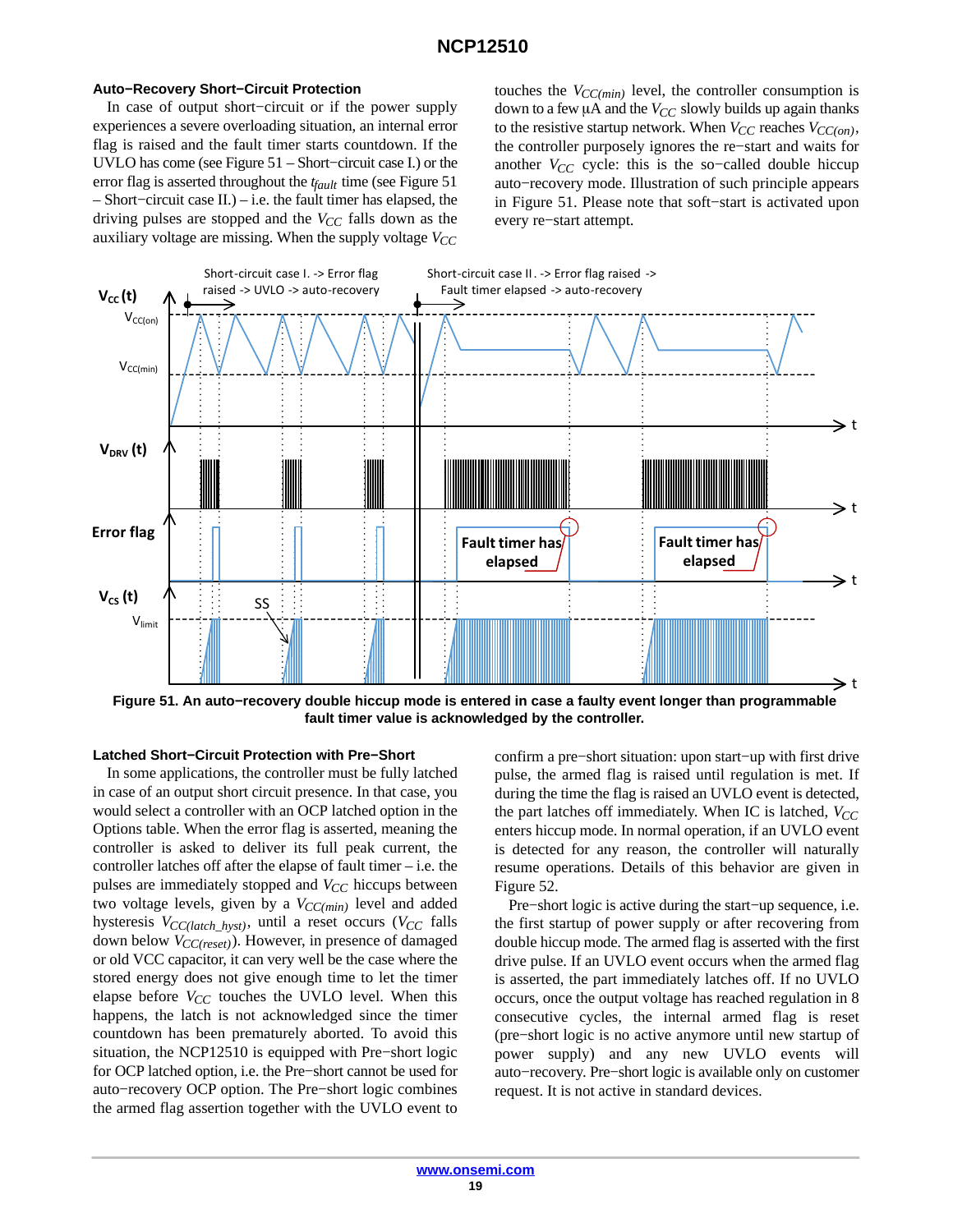<span id="page-19-0"></span>![](_page_19_Figure_1.jpeg)

**Figure 52. Full latch occurs in case the UVLO@start−up or @recovering is detected while the armed flag is asserted**

![](_page_19_Figure_3.jpeg)

**Figure 53. Full latch occurs in case the fault timer has elapsed or UVLO@start−up is detected with asserted armed flag.**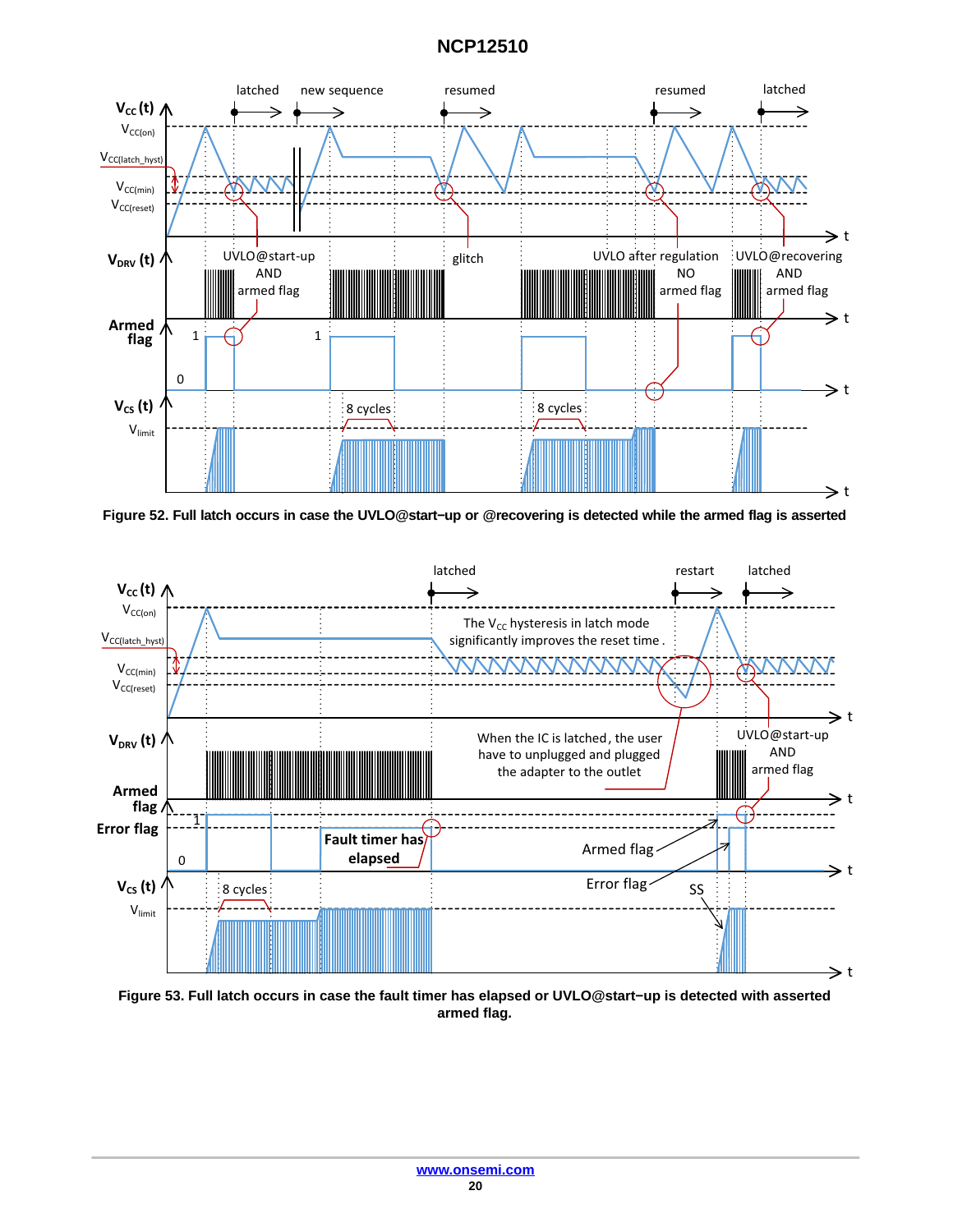#### <span id="page-20-0"></span>**Operation with Grounded Feedback Pin**

The NCP12510 offers the operation mode when the NCP12510 could be controlled by Master system via Feedback pin (pin 2). When FB pin is grounded, the controller driver pulses are stopped. This is the same situation, when the controller is in skip mode, but with the difference that FB pin could be forced to ground by Master system anytime during operation, even at start−up sequence.

When the  $V_{CC}$  touches  $V_{CC(on)}$  level, the controller internal logic starts and thus, first DRV pulse is authorized after the safety period of 200 µs passes. But the last DRV pulse can comes just before  $V_{CC(min)}$  level. Therefore, there are extended rules to generation and cancellation the armed flag to avoid the false pre−short condition if the controller can't start properly because of the grounded FB pin.

![](_page_20_Figure_4.jpeg)

**Figure 54. The controller start−up sequence with grounded FB pin and Pre−short condition.**

![](_page_20_Figure_6.jpeg)

**Figure 55. The controller behaviour during start−up sequence interupted by grounded FB pin.**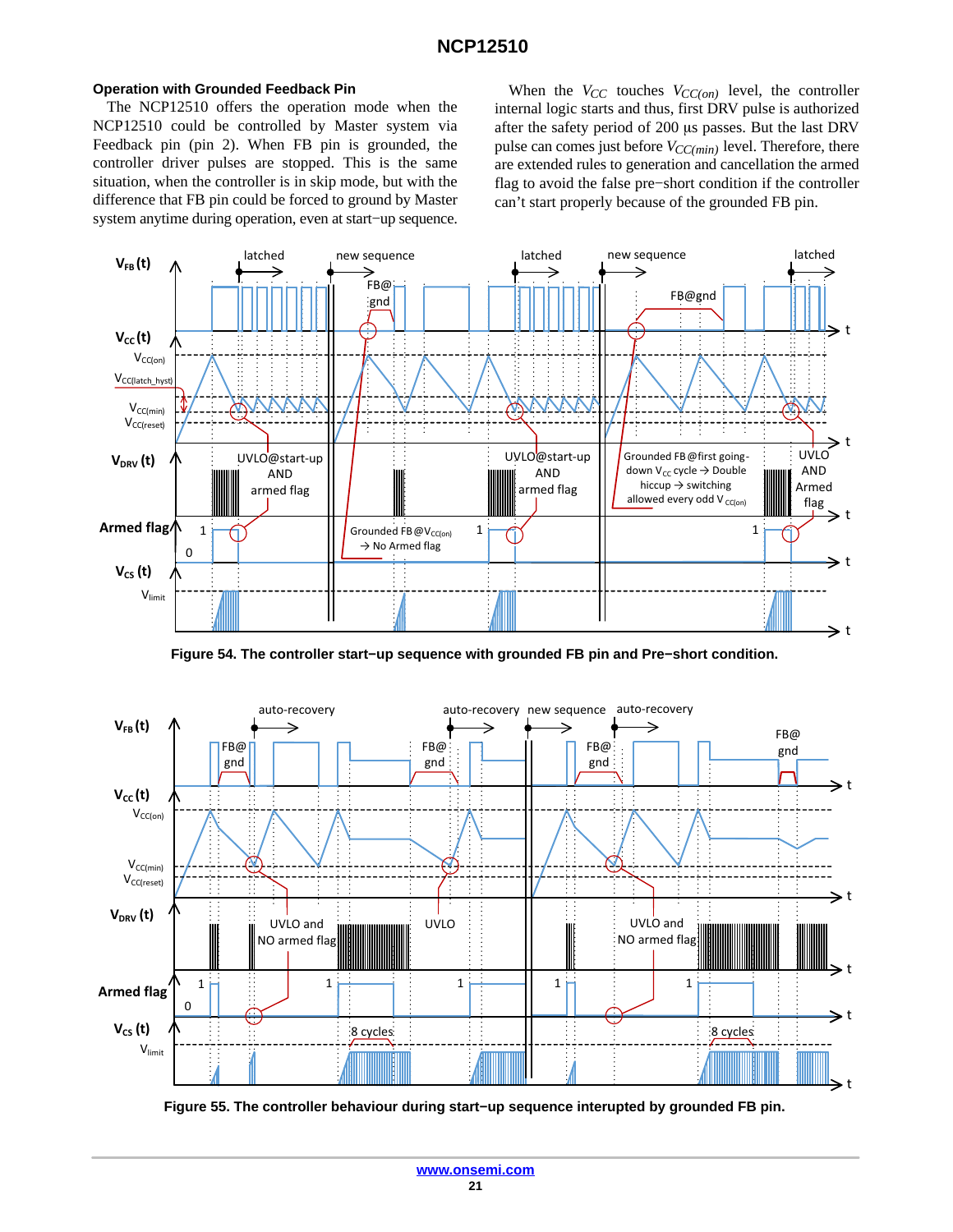The armed flag is generated with first DRV pulse, but only if the first DRV pulse is synchronized with  $V_{CC(on)}$  event. If the FB pin is forced to ground during the  $V_{CC(on)}$  event and it is released afterwards, the armed flag is not generated. The Figure [54](#page-20-0) shows the cases of grounded FB pin at the beginning of start−up sequence.

If the armed flag isn't active and UVLO comes, the controller newly starts after double−hiccup auto−recovery sequence. Then, if UVLO comes again, the controller is latched off. DRV pulses are authorized during the whole first V<sub>CC</sub> going-down cycle. If any DRV pulse doesn't come during this time, the double−hiccup auto−recovery sequence is coming.

The armed flag could be canceled by two conditions. When the controller gets into regulation after start−up sequence, i.e. during the eight consecutive switching cycles is current setpoint voltage under *Vlimit*, the armed flag is called off – this is the first armed flag cancelation condition. When the start−up sequence isn't complete and is interrupted by grounded FB pin, the armed flag is called off – this is the second armed flag cancelation condition. The Figure [55](#page-20-0) shows the cases of interrupted start−up sequence by grounded FB pin.

If the start−up sequence is interrupted by grounded FB pin, the armed flag is canceled. Then, if UVLO comes, the controller newly starts after double−hiccup auto−recovery sequence. Then, if UVLO comes again, the controller is latched off.

The Figure 56 shows the case of operation, when the controller can operate under some master system with superordinate function. Then, the FB pin is used for authorization or denial DRV pulses. If the normal operation state is interrupted for a long time and afterwards the soft−start is demanded for proper start−up of power supply, the *V<sub>CC</sub>* have to be pulled–down below *V<sub>CC(reset)*</sub> level. Then, if the FB isn't grounded, the new start−up sequence are initialized when  $V_{CC}$  touches  $V_{CC(on)}$  level + 200  $\mu$ s safety period. During this new start−up sequence is generated the armed flag.

![](_page_21_Figure_7.jpeg)

**Figure 56. The Master system driving the controller by forcing the FB pin to ground.**

#### **Slope Compensation**

The NCP12510 includes an internal slope compensation signal. This is the buffered oscillator clock delivered during the on−time only. Its amplitude is around 2.5 V at the maximum duty ratio. Slope compensation is a known means used to cure sub harmonic oscillations in CCM−operated current−mode converters. These oscillations take place at half the switching frequency and occur only during Continuous Conduction Mode (CCM) with a duty ratio greater than 50%. To lower the current loop gain, one usually injects between 50 and 100% of the primary inductance downslope. Figure [57](#page-22-0) depicts how the ramp is generated internally. Please note that the ramp signal will be disconnected from the CS pin during the off−time.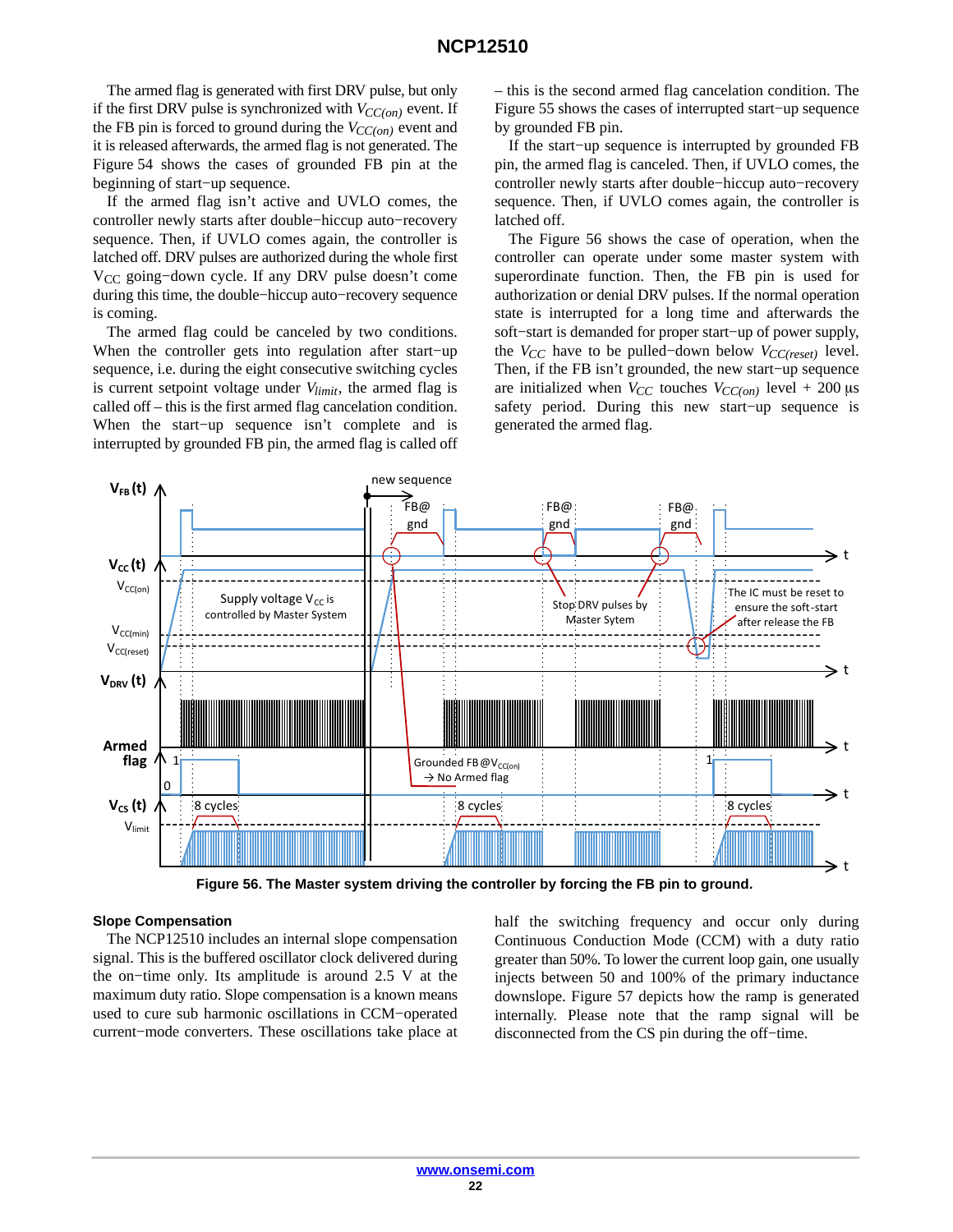<span id="page-22-0"></span>![](_page_22_Figure_1.jpeg)

**Figure 57. Inserting a resistor in series with the current sense information brings slope compensation and stabilizes the converter in CCM operation.**

In the NCP12510 controller, the oscillator ramp features a 2.5 V swing. If the clock operates at a 65 kHz frequency, then the available oscillator slope corresponds to:

$$
S_{ramp} = \frac{V_{ramp,peak}}{D_{max} \cdot T_{SW}} = \frac{2.5}{0.8 \cdot 15 \,\mu} = 208 \, \text{mV/}\mu\text{s} \quad \text{(eq. 10)}
$$

In our flyback design, let's assume that our primary inductance  $L_p$  is 770  $\mu$ H, and the SMPS delivers 19 V with a *Np*:*Ns* ratio of 1:0.25. The off−time primary current slope *Sp* is thus given by:

$$
S_p = \frac{\left(V_{out} + V_f\right) \cdot \frac{N_s}{N_p}}{L_p} = \frac{(19 + 0.7) \cdot 4}{770 \mu} = 102 \text{ mA/}\mu\text{s}
$$
\n(eq. 11)

Given a sense resistor of 330 m $\Omega$ , the above current ramp turns into a voltage ramp of the following amplitude:

$$
S_{\text{sense}} = S_p \cdot R_{\text{sense}} = 102 \text{ m} \cdot 0.33 = 34 \text{ mV/}\mu\text{s}
$$
\n
$$
\text{(eq. 12)}
$$

If we select 50% of the downslope as the required amount of slope compensation, then we shall inject a ramp whose slope is  $17 \text{ mV/}\mu\text{s}$ . Our internal compensation being of 208 mV/ $\mu$ s, the divider ratio (*divratio*) between  $R_{comp}$  and the internal  $R_{ramp} = 20 \text{ k}\Omega$  resistor is:

$$
divratio = \frac{0.5 \cdot S_{\text{sense}}}{S_{\text{ramp}}} = 0.082 \quad (eq. 13)
$$

The series compensation resistor value is thus:

$$
R_{\text{comp}} = R_{\text{ramp}} \cdot \text{divratio} = 20 \text{ k} \cdot 0.082 = 1.64 \text{ k}\Omega
$$
\n
$$
\text{(eq. 14)}
$$

A resistor of the calculated value will then be inserted from the sense resistor to the current sense pin. We recommend adding a small capacitor of 100 pF, from the current sense pin to the controller ground for an improved immunity to the noise. Please make sure both components are located very close to the controller.

#### **Latching Off the Controller**

The OPP pin not only allows a reduction of the peak current set point in relationship to the line voltage, it also offers a means to permanently latch−off the part. When the part is latched−off, all pulses are immediately stopped and  $V_{CC}$  hiccups from  $V_{CC(min)}$  voltage level with hysteresis  $V_{CC(latch\;hyst)}$  until a reset occurs (V<sub>CC</sub> falls down below level V<sub>CCreset</sub>), e.g. by un−plugging the converter from the mains outlet. The  $V_{CC}$  latch hysteresis helps significantly reduce the reset time, because when the user unplugged the adapter from the outlet in the less favorable time ( $V_{CC}$  is in its maximum), the  $V_{CC}$  has to fall down from voltage level given by  $550 \text{ mV} + 300 \text{ mV}$  typically to reset level.

The latch detection is made by observing the OPP pin by a comparator featuring a *Vlatch* reference voltage. However, for noise reasons and in particular to avoid the leakage inductance contribution at turn off, a blanking delay *tlatch−blank* is introduced before the output of the OVP comparator is checked. Then, the OVP comparator output is validated only if its high−state duration lasts for a minimum time *tlatch−del*. Below this value, the event is ignored. Then, a counter ensures that only 4 successive OVP events have occurred before actually latching the part. There are several possible implementations, depending on the needed precision and the parameters you want to control.

The first and easiest solution is the additional resistive divider on top of the OPP one. This solution is simple and inexpensive but requires the insertion of a diode to prevent disturbing the OPP divider during the on−time.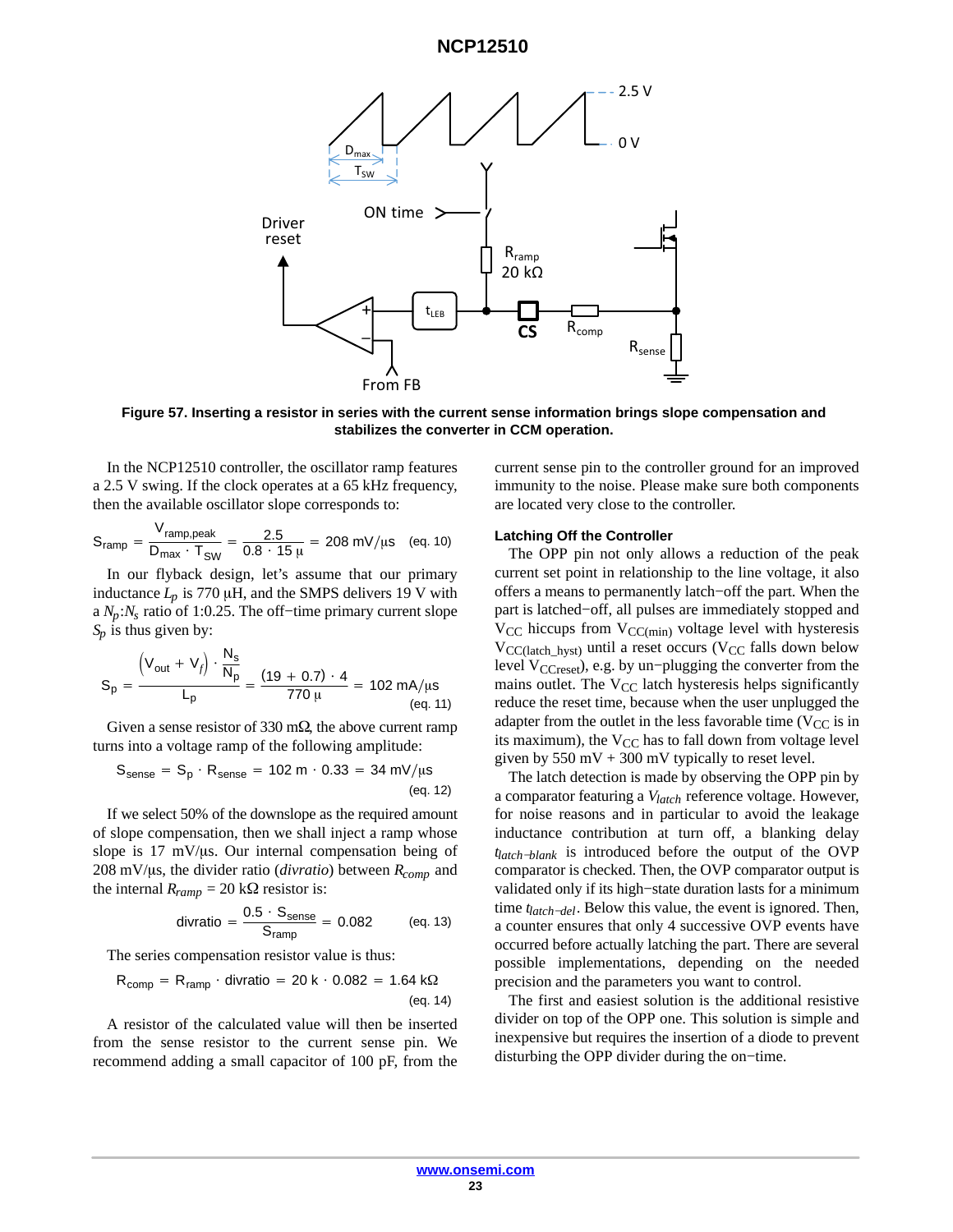<span id="page-23-0"></span>![](_page_23_Figure_1.jpeg)

Figure 59. A simple resistive divider brings the OPP pin above 3 V in case of a V<sub>CC</sub> voltage runaway above 18 V.

First, calculate the OPP network with the above equations. Then, suppose we want to latch off our controller when  $V_{out}$ exceeds 25 V. On the auxiliary winding, the plateau reflects the output voltage by the turns ratio between the power and the auxiliary winding. In case of voltage runaway for our 19 V adapter, the plateau will go up to:

$$
V_{\text{aux, OVP}} = V_{\text{out}} \cdot \frac{N_s}{N_{\text{aux}}} = 25 \cdot \frac{0.18}{0.25} = 18 \text{ V} \quad \text{(eq. 15)}
$$

Since our OVP comparator trips at level  $V_{latch} = 3$  V, across the 1 k $\Omega$  selected OPP pull–down resistor, it implies a 3 mA current. From 3 V to go up to 18 V, we need an additional 15 V. Under 3 mA and neglecting the series diode forward drop, it requires a series resistor of:

$$
R_{\text{OVP}} = V_{\text{out}} \cdot \frac{V_{\text{aux, OVP}} - V_{\text{latch}}}{V_{\text{OVP}}} = \frac{18 - 3}{\frac{3}{1 \text{ k}}} = 5 \text{ k}\Omega \tag{eq. 16}
$$

In nominal conditions, the plateau establishes to around 14 V. Given the divide by 6 ratio, the OPP pin will swing to  $14/6 = 2.3$  V during normal conditions, leaving 700 mV for the noise immunity. A 100 pF capacitor can be added to improve it and avoid erratic trips in presence of external surges. Do not increase this capacitor too much otherwise the OPP signal will be affected by the integrating time constant.

A second solution for the OVP detection alone is to use a Zener diode wired as recommended by Figure 60.

![](_page_23_Figure_9.jpeg)

**Figure 60. A Zener diode in series with a diode helps to improve the noise immunity of the system.**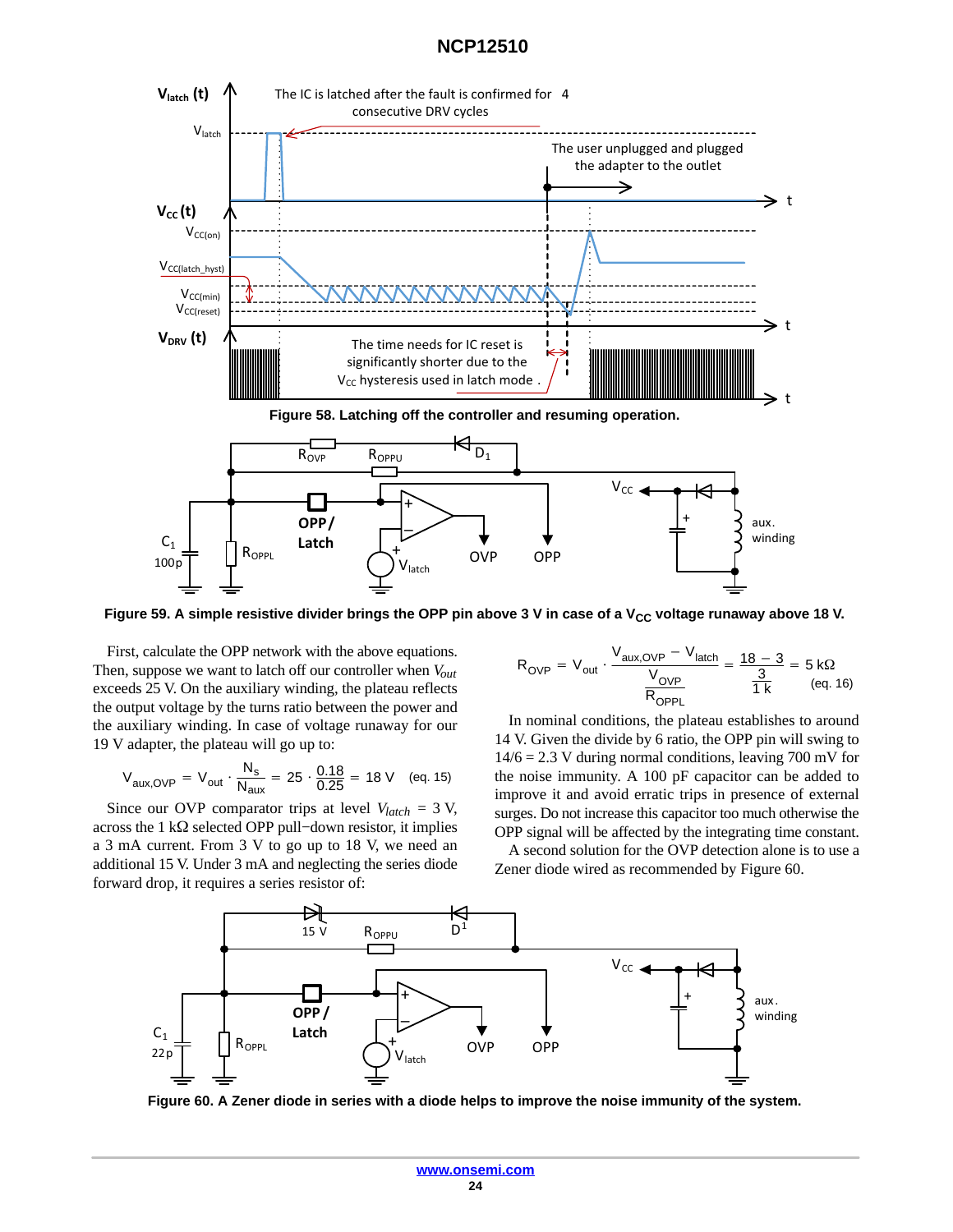In this case, to still trip at 18 V level, we have selected a 15 V Zener diode. In nominal conditions, the voltage on the OPP pin is almost 0 V during the off−time as the Zener is fully blocked. This technique clearly improves the noise immunity of the system compared to that obtained from a resistive string as in Figure [59](#page-23-0). Please note the reduction of the capacitor on the OPP pin to 10−22 pF. This is because of the potential spike going through the Zener parasitic capacitor and the possible auxiliary level shortly exceeding its breakdown voltage during the leakage inductance reset period (hence the internal blanking delay *tlatch−blank* at turn off). This spike despite its very short time is energetic enough to charge the added capacitor  $C_1$  and given the time constant, could make it discharge slower, potentially

disturbing the blanking circuit. When implementing the Zener option, it is important to carefully observe the OPP pin voltage (short probe connections!) and check that enough margin exists to that respect.

#### **Over Temperature Protection**

In a lot of designs, the adapter must be protected against thermal runaways, e.g. when the temperature inside the adapter box increases a certain value. Figure 61 shows how to implement a simple OTP using an external NTC and a series diode. The principle remains the same: make sure the OPP network is not bothered by the additional NTC hence the presence of this diode.

![](_page_24_Figure_5.jpeg)

**Figure 61. The internal circuitry hooked to OPP/Latch pin can be used to implement over temperature protection (OTP).**

When the NTC resistor will diminish as the temperature increases, the voltage on the OPP pin during the off−time will slowly increase and, once it passes *Vlatch* level for 4 consecutive clock cycles, the controller will permanently latch off.

Back to our 19 V adapter, we have found that the plateau voltage on the auxiliary diode was 14 V in nominal conditions. We have selected an NTC which offers a 470 k $\Omega$ resistance at 25 $\degree$ C and drops to 8.8 k $\Omega$  at 110 $\degree$ C. If our auxiliary winding plateau is 14 V and we consider a 0.7 V forward drop for the diode, then the voltage across the NTC in fault mode must be:

$$
V_{\text{NTC}} = V_{\text{aux}} - V_{\text{latch}} - V_{\text{F}} = 14 - 3 - 0.7 = 10.3 \text{ V}
$$
\n
$$
(eq. 17)
$$

Based on the 8.8 k $\Omega$  NTC resistor at 110°C, the current inside the device must be:

$$
I_{\text{NTC}} = \frac{V_{\text{NTC}}}{R_{\text{NTC}(110)}} = \frac{10.3}{8.8 \text{ k}} = 1.2 \text{ mA}
$$
 (eq. 18)

As such, the bottom resistor  $R_{OPPL}$ , can easily be calculated:

$$
R_{OPPL} = \frac{V_{\text{latch}}}{I_{\text{NTC}}} = 2.5 \text{ k}\Omega \qquad (eq. 19)
$$

Now the pull down OPP resistor is known, we can calculate the upper resistor value *R<sub>OPPU</sub>* to adjust the power limit at the chosen output power level. Suppose we need a 200 mV decrease from the *Vlimit* setpoint and the on−time swing on the auxiliary anode is −67.5 V, then we need to drop over  $R_{OPPU}$  a voltage of:

$$
V_{R_{OPPU}} = V_{aux} - V_{OPP} = -67.5 + 0.2 = -67.3 \text{ V (eq. 20)}
$$

The current circulating the pull down resistor  $R_{OPPL}$  in this condition will be:

$$
I_{R_{OPPL}} = \frac{V_{OPP}}{R_{OPPL}} = \frac{-0.2}{2.5 \text{ k}} = -80 \text{ }\mu\text{A} \qquad \text{(eq. 21)}
$$

The *R<sub>OPPU</sub>* value is therefore easily derived:

$$
R_{OPPU} = \frac{V_{R_{OPPU}}}{I_{R_{OPPU}}} = \frac{-67.3}{-80 \mu} \approx 841 \text{ k}\Omega \qquad \text{(eq. 22)}
$$

#### **Combining OVP and OTP**

The OTP and Zener−based OVP can be combined together as illustrated by Figure [62.](#page-25-0) In nominal  $V_{CC}/$ output conditions, when the Zener is not activated, the NTC can drive the OPP pin and trigger the adapter in case of a fault. On the contrary, in nominal temperature conditions, if the loop is broken, the voltage runaway will be detected and acknowledged by the controller.

In case the OPP pin is not used for either OPP or OVP, it can simply be grounded.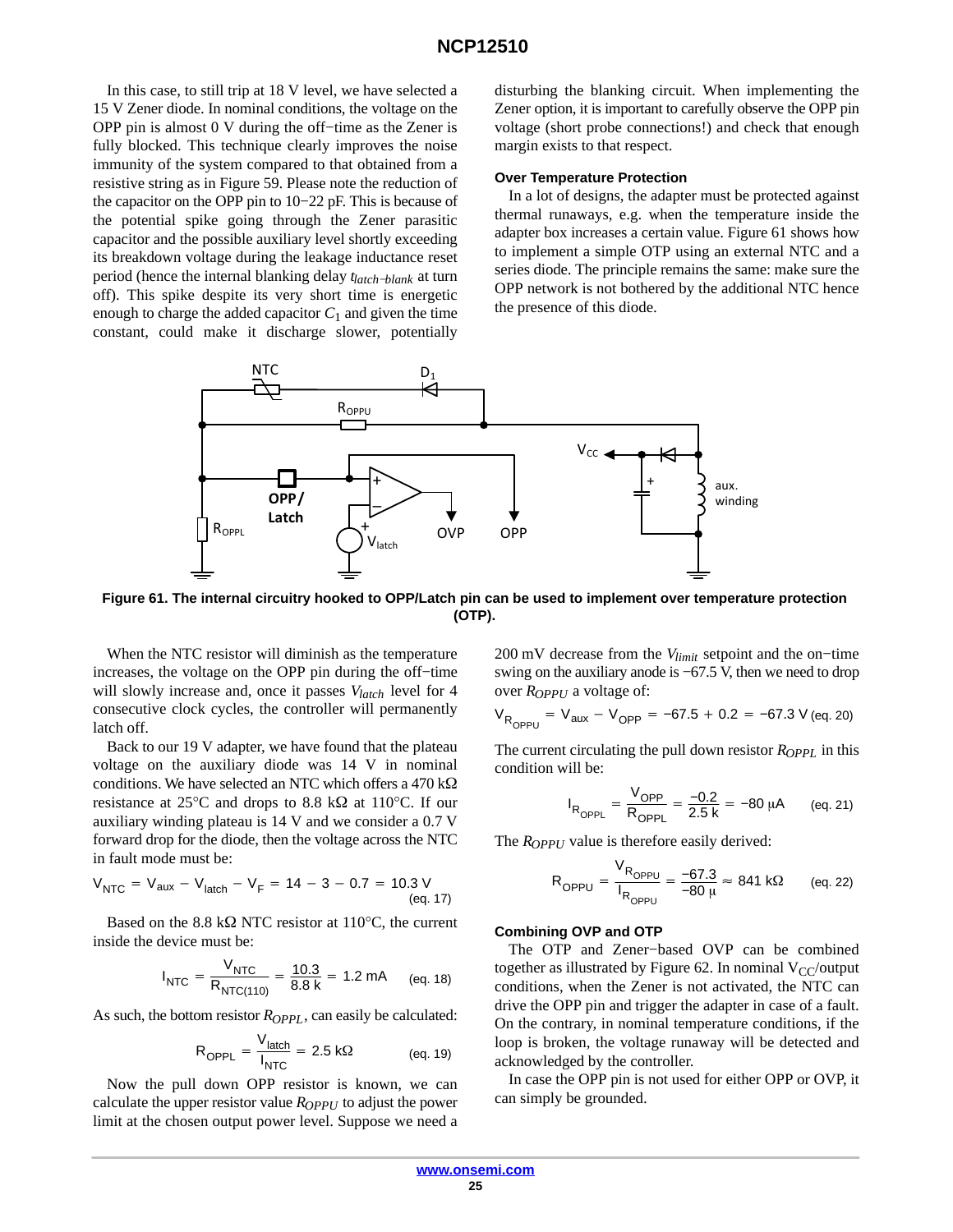<span id="page-25-0"></span>![](_page_25_Figure_1.jpeg)

**Figure 62. With the NTC back in place, the circuit nicely combines OVP, OTP and OPP on the same pin.**

### **Filtering the Spikes**

The auxiliary winding is the seat of spikes that can couple to the OPP pin via the parasitic capacitances exhibited by the Zener diode and the series diode. To prevent an adverse triggering of the Over Voltage Protection circuitry, we

recommend the installation of a small *RC* filter before the detection network as illustrated by Figure 63. The values of resistance and capacitance must be selected to provide the adequate filtering function without degrading the stand−by power by an excessive current circulation.

![](_page_25_Figure_6.jpeg)

**Figure 63. A small** *RC* **filter prevents the fast rising spikes from reaching the protection pin OPP/latch in presence of energetic perturbations superimposed on the input line.**